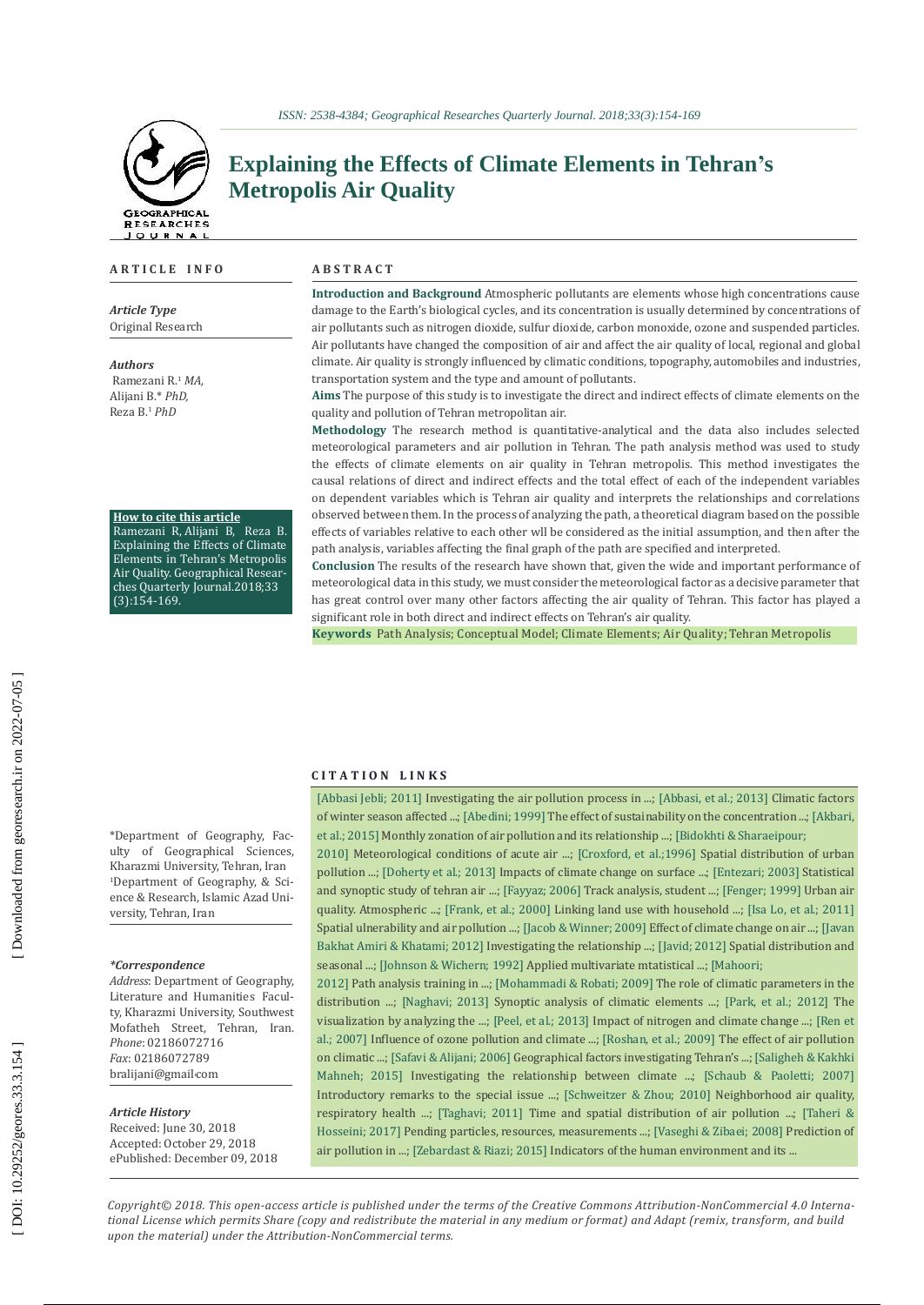فصلنامه تحقیقات جغرافیایی، سال سی و سوم، شماره سوم، پاییز**۱۳۹۷، شماره پیاپی ۱۳**۰

**MA . نبی اهلل رمضانی،** دانشجوی دکتری، گروه جغرافیا، واحد علوم وتحقیقات، دانشگاه آزاد اسالمی، تهران، ایران **N Ramezani دکتربهلول علیجانی،** استاد، گروه جغرافیا، دانشکده علوم جغرافیایی، دانشگاه خوارزمی، تهران، ایران **PhD .B Alijani** تحقیقات، دانشگاه آزاد اسالمی، تهران، ایران **PhD .R دکتررضا برنا،** دانشیار، گروه جغرافیا، واحد علوم و

**Borna [bralijani@gmail](mailto:bralijani@gmail.com)** .**com**

# **تبیین تأثیرات عناصر آبوهوایی در کیفیت هوای کالنشهر تهران**

DOI : 10.29252/geores.33. 3 .154

۱۳۹۷ پذیرش نهایی:۱۳۹۷/۸/۷

/ 4 / دریافت مقاله: 9

**چکیده** 

**مقدمه**: آالیندههای جوی عناصری هستند که غلظت زیاد آنها سبب صدمه به چرخههای زیستی زمین میشود و مقدار آن نیز معمولاً بهوسیله غلظت آلایندههای هوا مانند دی|کسید نیتروژن`، دی|کسید گوگرد'، دی|کسید کربن''، ازن' و ذرات معلق<sup>ه</sup> مشخص میشود. آلایندههای ناشی از فعالیتهای بشری نسبت ترکیبات هوا را تغییر و بر کیفیت هوای محلی، منطقهای و آبوهوای جهانی تأثیر میگذارند.کیفیت هوا بهشدت متأثر از شرایط آبوهوایی، توپوگرافی، خودروها و<br>صنایع، سیستم حملeونقل و نوع و میزان آلایندهها میباشد.

اه**داف:** هدف از این پژوهش ردیابی چکونکی تأثیر مستقیم و غیرمستقیم عناصر آبوهوایی در کیفیت و آلودگی هوای کالنشهر تهران میباشد.

موا**د و روشها**: تحقیق به روش کمی – تحلیلی است و دادههای مورداستفاده شامل پارامترهای هواشناسی و آلود کی هوا در تهران میباشند. بهمنظور بررسی اثرات عناصر اقلیمی بر کیفیت هوا در کالنشهر تهران از روش تحلیل مسیر استفاده شد. این روش روابط علی، اثرات مستقیم ،غیرمستقیم و اثر کلی هر یک از متغیرهای مستقل را بر متغیرهای وابسته یعنی کیفیت هوای تهران را بررسی می کند و روابط و همبستگیهای بین آنها را تفسیر می کند. در فرایند تحلیل مسیر یک نمودار نظری بر اساس اثرات احتمالی متغیرها ترسیم و متغیرهای مؤثر بر روی کراف نهایی مسیر مشخص و تفسیر میشوند.

**نتیجهگیری**: نتایج تحقیق نشان داده است با توجه به عملکرد وسیع و مهم دادههای هواشناسی در این مطالعه، باید عامل هواشناسی را بهعنوان پارامتر تعیین کننده و اساسی که قدرت کنترل زیادی بر بسیاری از شاخصهای دیگر مؤثر در میزان کیفیت هوا تهران دارد، دانست؛ زیرا هم در ارتباط مستقیم و هم در اثرات غیرمستقیم بر کیفیت هوای تهران نقش پررنگ بارزی ایفا کرده است.

**واژگان کلیدی:** تحلیل مسیر، مدل مفهومی، عناصر آبوهوا، کیفیت هوا، کالنشهر تهران. <sup>و</sup>

 $\overline{\phantom{a}}$ 1 Nitrogen dioxide (NO2)

<sup>2</sup> Sulfur dioxide  $(SO<sub>2</sub>)$ 

<sup>3</sup> Carbon dioxide  $(CO<sub>2</sub>)$  $4$  Ozone  $(O_3)$ 

<sup>5</sup> Particulate Matter (PM)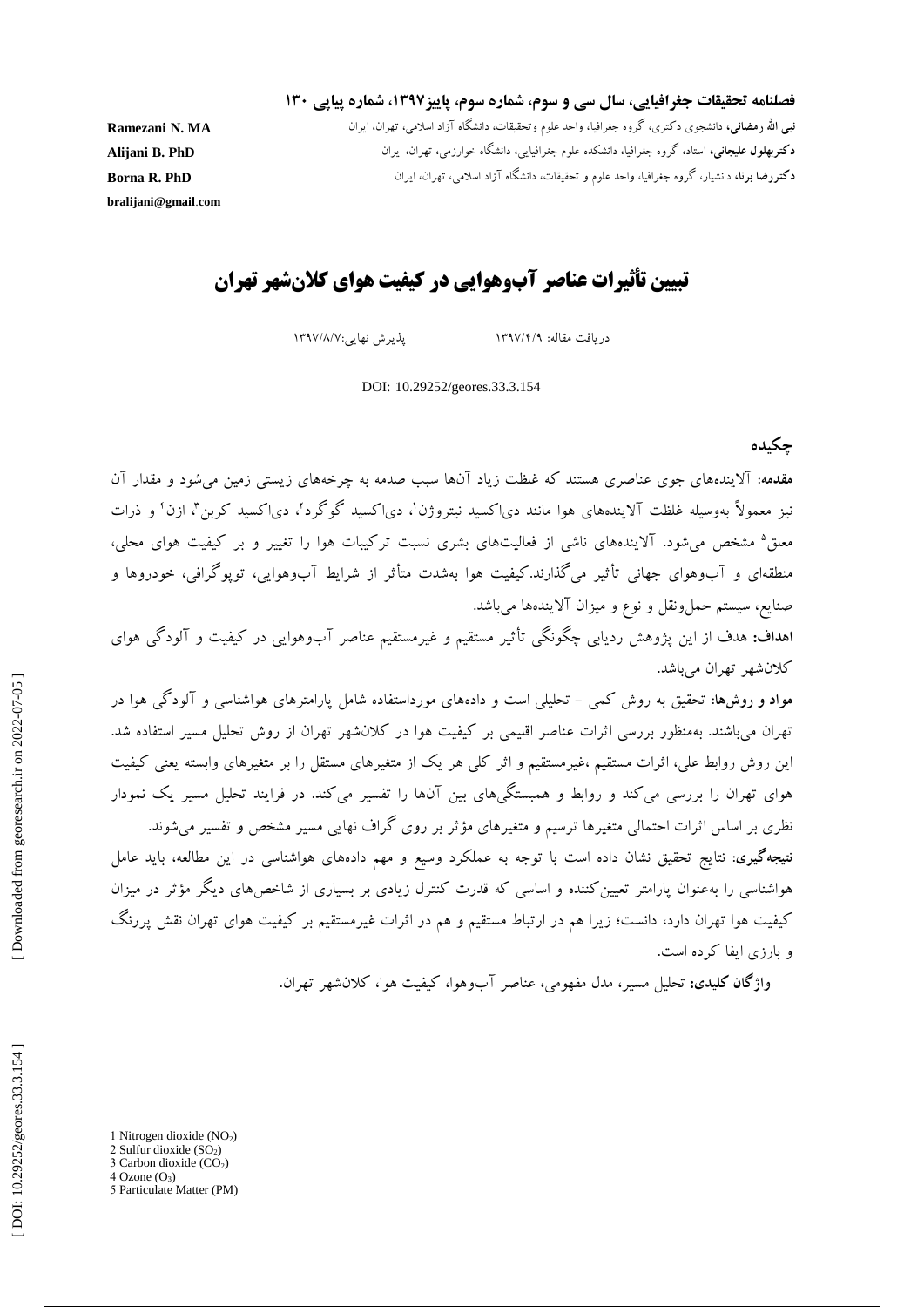۱۵۶/ کشی فصلنامه تحقیقات جغرافیایی، سال ۳۳، شماره سوم، پاییز ۹۷، شماره پیاپی ۱۳۰

**مقدمه**

آالیندههای جوی عناصری هستند که غلظت زیاد آنها سبب صدمه به چرخههای زیستی زمین میشود و مقدار آن نیز معمولاً بهوسیله غلظت الایندههای هوا مانند دی|کسید نیتروژن، دی|کسید کو کرد، منواکسید کربن، ازن و ذرات معلق مشخص میشود (Croxford, Penn, & Hillier, 1996). آلایندههای ناشی از فعالیتهای بشری نسبت ترکیبات هوا را تغییر بر کیفیت هوای محلی، منطقهای و آبوهوای جهانی تأثیر میگذارند.کیفیت هوا بهشدت متأثر از شرایط آبوهوایی، توپوگرافی، خودروها و صنایع، سیستم حملونقل و نوع و میزان آلایندهها میباشد.

در شهرها الایندههای متعددی تولید میشود که مجموع آنها مه دود شهری را تشکیل میدهند، عمدهترین الایندههای نشکیلدهنده مهدود شهری عبارتاند از: اکسیدهای نیتروژن، منوا کسید کربن، ازن، اکسیدهای کو کرد و غبار. در تشکیل مهدود و کیفیت هوا عناصر آبوهوایی مثل تابش، رطوبت، دما، پایداری جو، وارونگی دما، سمت و سرعت باد مؤثرند.

کیفیت هوا نشاندهنده تأثیرات بسیار گسترده بر سیستمهای بیولوژیکی، فیزیک، اقتصاد و سلامت جامعه انسانی که<br>حاصل افزایش گازهای گلخانهای در طیف وسیعی از منابع، ازجمله صنعت، تولید برق، حمل ونقل، و منابع خانگی می،باشد. کسترش شهرنشینی و توسعه شهرها به همراه افزایش شتابان جمعیت و توسعه فعالیتهای صنعتی با مصرف بیرویه سوختهای فسیلی برشدت این آلودگی افزوده است (Ren et al., 2007). تغییر شرایط آبوهوا میتواند تأثیر کاهنده یا فزایندهای در میزان کیفیت هوا در مناطق بزرگ شهری داشته باشد (Schaub & Paoletti, 2007). هرچند بسیاری از خطرات مرتبط با تشدید آلود کی هوا در شهرها با بهبود خدمات بهداشتی – درمانی قابل کنترل هستند، اما هزینههای بهبود شرایط محیطی و افزایش سطح خدمات بهداشتی و آسایش حرارتی و نیز جبران اثرات کاهش کیفیت هوا در شهرها، مستلزم صرف هزینههای زیادی از طرف بخشهای خصوصی و دولتی در این زمینهها میباشد. علاوه بر این، تشدید آلود کی هوا و کاهش کیفیت هوا ناشی از شرایط آبوهوا، سبب تشدید تعارضات روحی و روانی و ناهنجاریهای مختلف اجتماعی و فرهنگی میشود.

روشهای محافظتی شاخص کیفیت هوا یک ابزار کلیدی جهت ا کاهی از کیفیت هوا، نحوۀ اثر آلود کی هوابر سلامت و روشهای محافظتی<br>در برابر آلودگی هوا است.شاخص کیفیت هوا (AQI)' برای پنج آلاینده اصلی هوا یعنی ذرات معلق، دی|کسید نیتروژن، ازن در برابر آلود کی هوا است.شاخص کیفیت هوا (AQI)' برای پنج آلاینده اصلی هوا یعنی ذرات معلق، د<br>سطح زمین، منوکسیدکربن و دی|کسید گوگرد محاسبه میشود (Taheri & Hosseini, 2017).

شهر تهران یکی از آلودهترین شهرهای جهان به شمار میرود و در طی سال از هر سه روز یک روز توسط یکی یا چند الایندههای اصلی هوا تهران آلوده است. عوامل متعددی ازجمله مصرف سوختهای فسیلی ناشی از حملونقل، صنایع و مصارف خانگی و رشد افسار کسیخته جمعیت و توسعه شهری و عوامل جغرافیایی در ایجاد و دوام آلودگی آن نقش دارند؛ اما اثر عناصر آبوهوایی نظیر فشار هوا (باد و جهت باد) دما و وارونگی دمایی و بارش در تهران نقش تعیین کننده و مؤثری در تشدید این آلودگی و یا پاکسازی هوای شهر تهران دارند (Safavi & Alijani, 2006). با توجه به مسئله آلودگی هوای کلانشهر تهران و تأثیرات آن در حوزههای اجتماعی، مدیریت شهری و سلامت و نیز نقش تعیین کننده عناصر آبوهوایی در تشدید یا پاکسازی آلودگی هوا در این کلانشهر، در این پژوهش بهمنظور دریافت چگونگی ناثیرات عناصر آبوهوایی بر شاخص کیفیت هوای تهران تلاش شده است تا با به کار کیری روش آماری تحلیل مسیر به ردیابی و تبیین اثرات عناصر آبوهوایی در آلودگی و کیفیت هوای تهران پرداخته شود.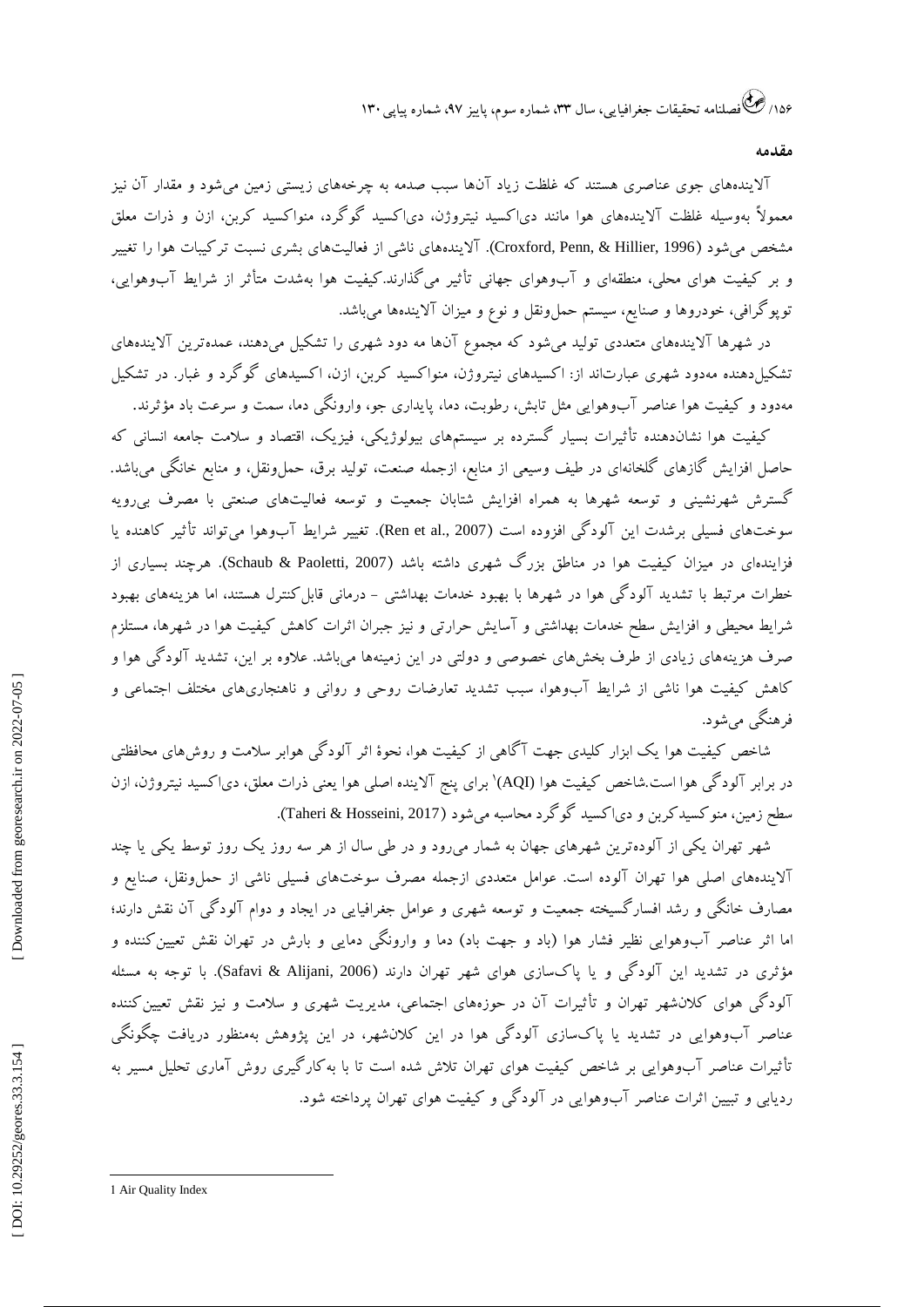در طول سال@ای اخیرتلاشهای بسیاری در بررسی روابط بین آلود کی هوا و پارامترهای آب و هواشناسی انجامشده و چندین روش آماری پیشنهادشده است. تحقیق حاضر به دنبال بررسی اثرات عناصر آبوهوایی در آلودگی و کیفیت هوای کالنشهر تهران میباشد. بر همین مبنا بررسیهای زیادی در متون داخلی و خارجی انجامگرفته که شرح آن در مطالب زیر آمده است.

بررسی [اثر پایداری شدید بر تمرکز آلودگی هوای شهرهایی مانند](http://ganj.irandoc.ac.ir/articles/1325) تهران نشان میدهد غلظت آالیندههای جوی بهویژه با وضع توپوگرافی خاصی که دارد در شرایط مختلف هواشناختی تغییر میکند و پایداری هوا که منجر به سکون نسبی هوا می شود، مهم ترین عامل افزایش آلود کی هوای شهر بوده و آلود کی هوا تحت شرایط پایداری بهشدت افزایش می یابد. علاوه بر این شار کرما، ارتفاع اولیه وارونکی نیز به کونهای بارز در این موضوع تاثیر کدار میباشند و نقش توپو کرافی در تمر کز آلودگی هوای تهران در شرایط مختلف متفاوت است (Abedini, 1999). تحلیل تأثیر آلودگی هوابر نوسانات اقلیمی شهر تهران نشان داد که اقلیم شهر تهران در دوره آلوده نسبت به دو دوره قبل، از نوسان بیشتری برخوردار بوده و نوسانات اقلیم منطقه در دوره آلوده بهصورت افزایش دما، افزایش پتانسیل سیلاب خیزی و تغییر اقلیم بهسوی وضعیتی کرم و مرطوبتر بوده است (Roshan, Khosh Akhlagh, Negahbani, & Mirkentoli, 2009). در میزان آلودگی هوا، فشار هوا، پایداری و ناپایداری آن تأثیرگذار میباشد و بررسی انجامشده در خصوص شرایط هواشناختی جو باال و وضعیت حاد آلودگی هوا در شهر تهران نشان داد که اگر سیستمهای پشته یا حباب همراه با وارونگیهای دمای سطحی باشند، آلودگیهای شدید و مداومی رخ میدهد (Bidokhti & Sharaeipour, 2010). در مطالعه تحلیل سینوپتیکی و پس از بررسی بر روی نقشههای [ترکیبی عناصر آبوهوای مؤثر](http://ganj.irandoc.ac.ir/articles/595334) بر آلودگی هوای شهر تهران نیز آمده به نسبت کاهش میزان بارندگی، رطوبت، فراوانی و میزان سرعت بادهای سطح زمین؛ میزان آلایندههای جو افزایش مییابد (Taghavi, 2011). علاوه بر این مطالعه، بررسی [سیبپذیری فضایی و بحران آلودگی هوا در کالنشهر تهران](http://ganj.irandoc.ac.ir/articles/752248) نیز نشان داد که نواحی غرب و جنوب شهر تهران به سبب آ نرا کم بالای جمعیت و همچنین منابع الاینده اسیبپدیری بیشتری را نسبت به سایر بخشهای شهر از خود نمود میدهد که Isa Lo, Shahmoradi, Bahrami, & میتواند زنگ خطری برای سالمت شهروندان ساکن در این بخش از شهر باشد ) Sadat Aghamiri, 2011). در همین راستا جاوید در سال ۱۳۹۱ با بررسی و تحلیل توزیع مکانی و تغییرات فصلی نشست آالیندههای هوا در ایستگاههای هواشناسی انتخابی استان تهران دریافت که شرایط حاد آلودگی معموالً در شرایطی اتفاق می|فتد که سرعت باد کمتر است و ذرات بهراحتی روی سطح نشست پیدا میکنند (Javid, 2012). زبردست و ریاضی (۱۳۹۴) نیز در بررسی شاخصهای محیط انسانساخت و تأثیرات آن بر آلودگی هوای شهر تهران نشان دادند که غلظت الایندهها در نواحی مرکزی و غیر مرکزی شهر متفاوت بوده و شاخصهای محیط انسانساخت با غلظت الایندههای هواداری همبستگی میباشند (Zebardast & Riazi, 2015). در مطالعه و تحلیل توزیع زمانی و مکانی آلایندههای شاخص آلود کی هوای شهر مشهد و عوامل مؤثر بر آن، این نتیجه حاصل شده که برای تمام الایندهها بهجز ازن، پاییز، آلودهترین فصل سال و آذر آلودهترین ماه بوده است. ولی در مورد ازن، نتایج ارزیابیها آلودهترین فصل را فصل تابستان و آلودهترین ماه را ماه خرداد نشان داد (Naghavi, 2013). در خصوص پهنهبندی ماهانه میزان آلودگی هوای مشهد و بررسی نحوه ارتباط آن با عوامل اقلیمی نشان داده شد که در بیشتر ماهها، بیشترین آلودگی هوا در مرکز شهر با داشتن ترافیک بیشتر و Akbari, Fakheri, Pourgholamhassan, & Akbari, نیز میزان بارش و سرعت باد کمتر و جهت باد موافق مشهود است ) 2015). در شهر تبریز با بررسی عوامل آبوهوای فصل زمستان متأثر از آلایندههای هوا مشخص شد با افزایش میزان غلظت الایندهها دما نیز بهطور محسوسی افزایش میbبابد و بیشترین همبستگی را با الایندههای هوا دارد و بااینکه الایندههای هوا تأثیر کمی بر میزان بارش و رطوبت دارند ولی در روزهایی که آلودگی هوا بهخصوص ذرات کردوغبار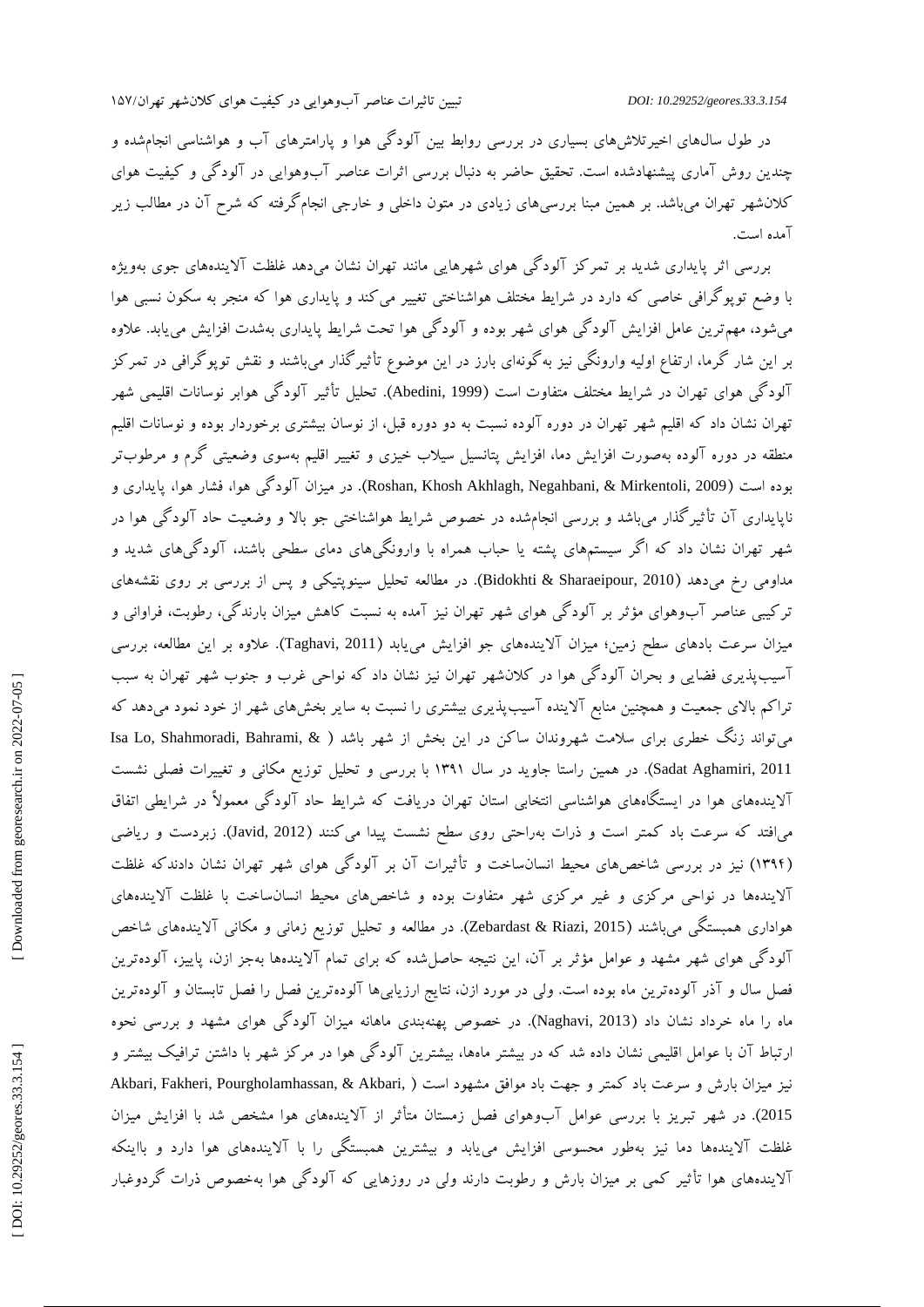۱۵۸/ کشی فصلنامه تحقیقات جغرافیایی، سال ۳۳، شماره سوم، پاییز ۹۷، شماره پیاپی ۱۳۰

دارای غلظت بیشتری در هوا میباشند، باعث افزایش بارش میگردند ( ,Abbasi, Sari Saraf, & Moghani Bileh Savar<br>2013).

بررسی اثر پارامترهای اقلیمی در پراکنش آلودگی هوای منطقه ویژه اقتصادی پتروشیمی ماهشهر نشان داده است که میزان غلظت آلایندهها در شرایط جوی پایدار بیشتر از شرایط جوی ناپایدار و خنثی بوده و میزان غلظت گاز دی|کسید نیتروژن در منطقه بیشتر از میزان غلظت گاز دی|کسید گوگرد میباشد (Mohammadi & Robati, 2009). در بررسی ارتباط بین آالیندههای شاخص کیفیت هوا و پارامترهای هواشناسی در تهران با رویکرد آنالیز رگرسیون نیز مشخص شد با نوجه به معنیدار بودن ارتباط بین پارامترهای هواشناسی و آلایندهها، پارامترهای هواشناسی میتوانند در میزان آلایندگی هوای شهر تهران مؤثر واقع شوند (Javan Bakhat Amiri & Khatami, 2012). انتظاری (۱۳۸۲) به مطالعه آماری و سینوپتیکی آلود کی هوای تهران از طریق معادله ر کرسیون پرداخته است. نتایج حاصل از این مطالعه نشان داده است که معادله ر کرسیون دی|کسید کو کرد قدرت پیشبینی عالی برای پیشبینی متغیرهای وضع هوا (دما، رطوبت، بارندکی، سرعت باد و مقدار ابر) دارد (Entezari, 2003). در مطالعه و بررسی روند آلودگی هوای شهر اصفهان و همبستگی آن با [فاکتورهای اقلیمی](https://ganj-old.irandoc.ac.ir/articles/549737) مشخص شد همبستگی بین پارامترهای آلودگی هوا و فاکتورهای اقلیمی در شهر اصفهان بین پارامترهای مختلف و همچنین دو سال موردمطالعه متفاوت و دارای معادله چند متغیره بوده است. جهت و سرعت باد نیز بهعنوان فا کتورهای اقلیمی مؤثر در کاهش غلظت الایندهها بهخصوص ذرات معلق ۱۰ میکرون و دی| کسید کربن ًشناختهشده و بین رطوبت نسبی و دما برای آلایندههای دی|کسید نیتروژن و دی|کسید گوگرد وجود داشته است ( Abbasi 2011 ,Jebli). رابطه معکوسی

در مطالعه و بررسی روابط بین عناصر آبوهوایی و نوسانات آلودگی هوای شهر مشهد با استفاده از سه مدل متفاوت شبکه عصبی احتمالی، مدل ر کرسیون خطی و مدل پرسپترون چندلایه، الایندههای هوا و پارامترهای آبوهوای مورد تحلیل قرار گرفتند و مشخص شد مدل شبکه عصبی احتمالی، توانسته است رابطه منطقی بین آلودگی هوا و پارامترهای هواشناسی برقرار کند و از بین عناصر آبوهوای تأثیرگذار بر منواکسید کربن، رطوبت نسبی و جهت باد بیشترین اثر را داشتهاند (Saligheh & Kakhki Mahneh, 2015). در بررسی و پیشبینی آلودگی هوا با روش رگرسیونی و غیر رگرسیونی در شهر شیراز نیز دریافتند که مدل ARMA قادر است آلودگی هوای شیراز را با دقت 95 درصد پیشبینی و روند آلودگی هوا را . )Vaseghi & Zibaei, 2008 ( در آینده نزدیک مورد ارزیابی قرار دهند

در زمینه روابط الایندهها و شرایط آبوهوایی، فنکر معتقد است علاوه بر منابع آلودگی هوا محلی، فعالیتهای شهری به میزان قابل توجهی باعث آلود کی،ای مرزی و افزایش غلظتهای جهانی کازهای کلخانهای میشود و تلاش برای حل مشکلات شهری با معرفی فن[وریهای پاکیزه و با کارآمدتر انرژی تاثیرات مثبتی بر این مشکلات بزر ک دارد. از سوی دیکر، تلاشهای مبتنی بر برنامهریزی شهر با کسترش فعالیتها، ممکن است ترافیک بیشتری را تولید کند و بنابراین اثر متفاوتی داشته باشد (Fenger, 1999). اسوایزر و زو نیز در مقایسه میزان قرار داشتن در معرض آلودگی هوای محلی، در نواحی فشرده و پرا کنده، دریافتند که غلظت ازن در نواحی فشرده به شکل معناداری پایینتر، اما میزان قرار کیری در معرض آلودگی ازن در این نواحی بیشتر است (Schweitzer & Zhou, 2010). در مطالعه ارتباط شاخصهای محیط انسانساخت شهری با میزان انتشار آلایندههای VOC، دی|کسید نیتروژن و دی|کسید کربن ارتباط معناداری بین شاخصهای محیط نسانساخت و میزان انتشارات وسایل نقلیه دریافت شد که با افزایش تراکم مسکونی و اشتغال و ارتقای ارتباطات شبکه راهها و کاهش فاصله محل زندگی و کار، میزان انتشار آلایندهها به میزان قابل¤توجهی کاهش!فته است ( &Frank, Stone,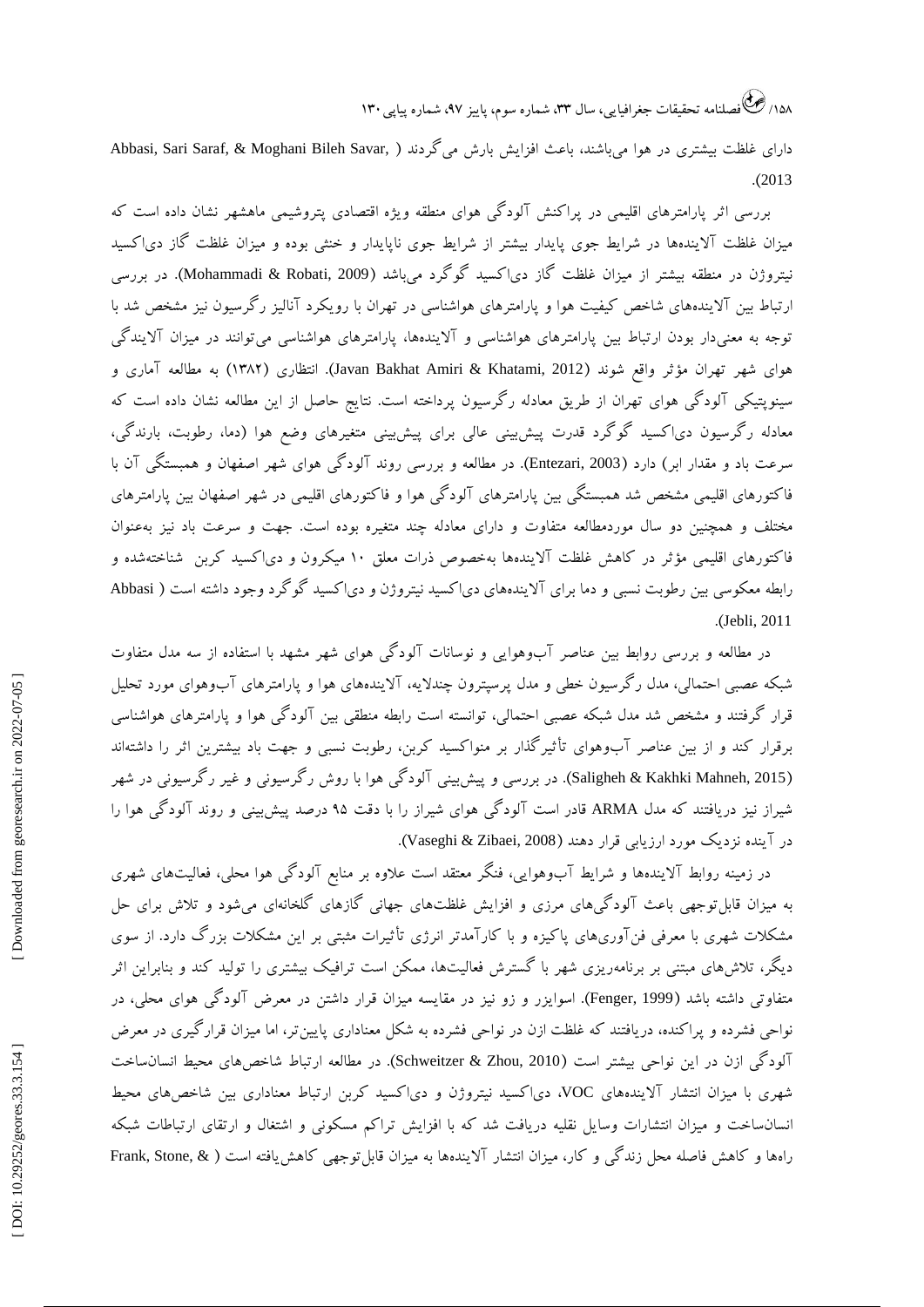Bachman, 2000). جاکوب و وینر نیز بامطالعه اثرات شرایط آبوهوا در کیفیت هوا نشان دادند که تغییر شرایط ابوهوایی بهتنهایی باعث افزایش سطح ازن فصل تابستان در مناطق آلوده در طول دهههای آتی خواهد شد و این افزایش بیشتر در مناطق شهری و در دوره آلود کی رخ خواهد داد. این اختلال ناشی از آبوهوا به این معنی گزوم کنترل بیشتر بر میزان انتشار آلایندهها می<sub>ا</sub>شد (Jacob & Winner, 2009). در مطالعه ارتباط آلایندههای هوا با عناصر آبوهوایی در شبهجزیره کره جنوبی با استفاده از GIS مشخص شد که بین پارامترهای دما و دی|کسید گوگرد و بین سرعت باد و دی|کسید کربن و همچنین بین رطوبت نسبی و ازن ارتباط معنادار معکوسی وجود دارد (Park, Han, & Kang 2012). با بررسی اکسیدهای نیتروژن و ازن و ذرات معلق ۲/۵ میکرون بهمنزله الایندههای هوا و عناصر آبوهوای مؤثر بر آنها دریافت شد که تغییر در دما و الگوی بارش، طول مدت برخورداری از ازن و شدت آن را تقویت می کند ( .Peel, Haeuber 2013 ,Neas & ,Russel ,Garcia). دورتی و همکاران نیز به بررسی تأثیرات عناصر آبوهوا نظیر بارش، رطوبت نسبی و دما بر آلودگی هوا ازنظر ازن در جهان پرداختند و دریافتند که در بین سه مدل بررسیشده بین تغییرات دما و تغییرات آلودگی ارتباط مثبت وجود دارد (Doherty et al., 2013). بررسی متون و مقالات علمی آب<code>ou</code>هوایی فوق نشان داد که در دریافت روابط عناصر آبوهوایی با آلودگی هوا از روشهای مختلفی استفادهشده است که نتایج مختلفی را در موضوع موردمطالعه برای محقق به همراه داشته است. در این پژوهش بهمنظور بررسی تأثیرات مستقیم و غیرمستقیم عناصر آبوهوایی بر کیفیت هوای تهران از روش تحلیل مسیر استفادهشده که از روشهای پرکاربرد در حوزههای مطالعات جتماعی بوده و بررسی پیشینه تحقیق در این زمینه نیز نشان داده که تاکنون به کار کیری این روش در مطالعات آبوهوایی سابقهای نداشته است و در این مقاله سعی میشود به معرفی ویژگیهای این روش پرداخته و عملکرد آن در تأثیر عناصر ابوهوایی بر کیفیت هوای تهران موردبررسی قرار کیرد.

**دادهها و روش کار**

منطقه موردمطالعه ازلحاظ موقعیت مکانی در محدوده کلانشهر تهران میباشد که بین ۳۵ درجه و۳۵ دقیقه تا ۳۵ درجه و ۴۸ دقیقه عرض شمالی و ۵۱ درجه و ۱۷ دقیقه تا ۵۱ درجه و ۳۳ دقیقه طول شرقی در کوهپایههای جنوبی رشته کوههای البرز با مساحتی حدود ۸۰۰ کیلومترمربع واقع شده است. پهنه استقرار این شهر از جنوب و جنوب غربی به دشتهای شهریار و ورامین و از سمت شمال به کوههای البرز و از سمت شرق و غرب به رودهای طبیعی کرج در غرب و جاجرود در شرق منتهی میشود. ارتفاع آن از سطح دریا بین 1750 متر در شمال به حدود 1200 متر در مرکز و 1050 متر در جنوب میرسد. این اختالف ارتفاع به علت گستردگی و وسعت زیاد شهر میباشد.



**موقعیت جغرافیایی کالنشهر تهران - شکل1**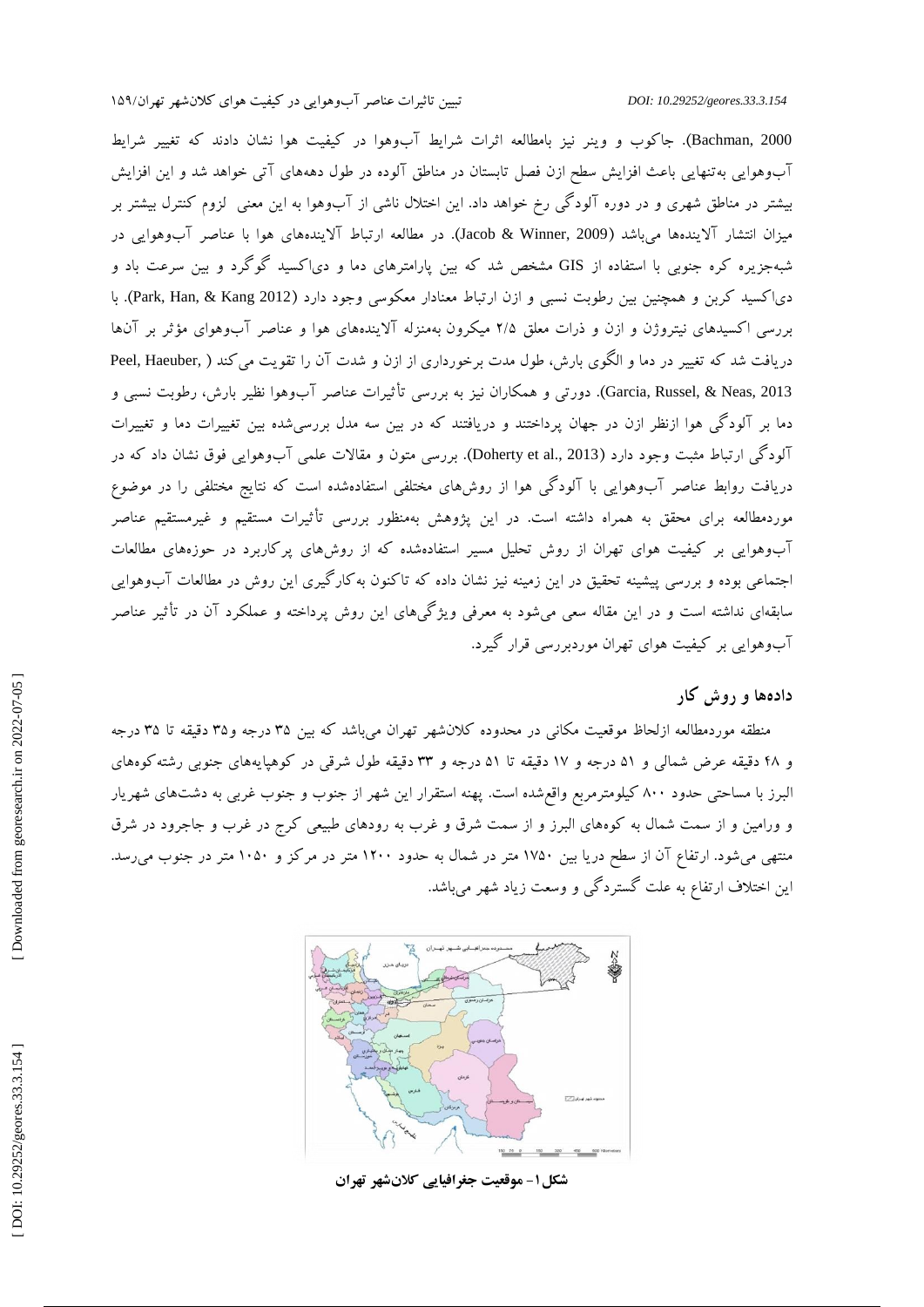۱۶۰/ کِ فَصَلْنَامَهُ تَحقيقات جُغَرافيايي، سال ۳۳، شماره سوم، پاييز ۹۷، شماره پياپي ۱۳۰

برای دستیابی به تحلیل مناسب و درست از چگونگی اثرات عناصر آبوهوایی بر کیفیت هوای تهران، از پارامترهای منتخب هواشناسی استفادهشده است. با توجه به محدودیت بازه زمانی دادههای کیفیت هوا که از سال 2006 بوده دوره آماری موردمطالعه در این روش از سال 2006 تا 2016 ) 1385 تا 1395( به مدت 11 سال و بهصورت ماهانه در نظر گرفته شد. سپس با استفاده از روش رگرسیونی به بازیابی دادههای مفقوده و آمادهسازی آن جهت انجام تحلیل مسیر پرداخته شد. برای انجام این روش الزم است که همه مناطق تهران بهصورت یک کل دیده شود تا اثرات متغیرهای منتخب در میزان کیفیت هوای کل تهران مورد تحلیل قرار گیرد. به همین منظور برای دادههای هواشناسی (که از سازمان هواشناسی کشور دریافت شد) از میانگین ماهانه دادههای منتخب شامل میانگینهای ماهانه متغیرهای دمای هوا، مجموع بارش، سرعت باد در 'یستگاههای حاشیه و درون کلانشهر تهران(ایستگاههای فرودگاه مهرآباد، چیتگر، شمیران و ژئوفیزیک) استفاده شد. برای دادههای آلود کی هوا -که از شر کت کنترل کیفیت هوای تهران دریافت شد- نیز میانکین ماهانه همه سنجندههای آلود کی هوا شامل متغیرهای دی|کسید کربن، ازن، دی|کسید نیتروژن،دی|کسید کو کرد، ذرات معلق ۱۰ میکرون و ذرات معلق ۲/۵ میکرون در نظر گرفته شد.

شاخص کیفیت هوا، شاخصی جهت اطالعرسانی و پیشبینی روزانه کیفیت هوا میباشد که کیفیت هوا و میزان ارتباط با سطح سلامت را به شهروندان ارائه میدهد. این شاخص برای پنج آلاینده اصلی هوا یعنی ذرات معلق، دی| کسید نیتروژن، دی|کسید کو کرد محاسبه و در شش سطح طبقهبندیشده و دامنه آن بین ۰ تا ۵۰۰ میباشد (شکل7). هرچه مقدار این شاخص بالاتر باشد از کیفیت هوا کاسته میشود (2017 ,Taheri & Hosseini).

| <b>AQI</b> | کیفیت هوا                 |
|------------|---------------------------|
| $0 - 50$   | یاک                       |
| 51-100     | سالم( متوسط)              |
| 101-150    | ناسالم برای گروه های حساس |
| 151-200    | ناسالم                    |
| 201-300    | بسيار ناسالم              |
| 301-500    | خطر ناک                   |

**شکل ۲- شاخص کیفیت هوا در شرایط مختلف ( شرکت کنترل کیفیت هوای شهرداری تهران)** 

در این پژوهش بهمنظور بررسی و مطالعه چگونگی تأثیر عناصر آبوهوایی بر کیفیت هوای کالنشهر تهران، از روش تحلیل مسیر 1 استفاده میشود. این روش که اولین بار توسط سوول رایت در سال 1934 توسعهیافته، تعمیمیافته از رگرسیون چند متغیره است که در آن به بررسی اثرات متغیر(متغیرهای) مستقل و متغیر (متغیرهای) وابسته پرداخته میشود. روابط علی این متغیرها، درنهایت بهصورت یک ساختار نموداری و در قالب مدل و خطوط علی با متغیر یا متغیرهای وابسته نشان داده میشود (Mahoori, 2012). این مدل می $\,$ تواند علاوه بر بیان آثار مستقیم، آثار غیرمستقیم و اثر کل هر یک از متغیرهای مستقل را برای متغیرهای وابسته نشان دهد و بابیان منطقی، روابط و همبستگی مشاهدهشده بین آنها را تفسیر کند (Johnson & Wichern, 1992). اولین قدم در انجام روش تحلیل مسیر، ایجاد نمودار مسیر نظری میباشد به این معنا که محقق میبایست برای فرایند اجرایی تحلیل مسیر یک نمودار نظری بر مبنای تأثیر و تأثرات احتمالی متغیرها نسبت به 0-50<br>11-1<mark>: 11-11</mark><br>151-21<br>151-21 العام 11-12<br>يت هواى شهردارى تهران)<br>يت هواى شهردارى تهران) از روش<br>بر كيفيت هواى كلان شهر تهران، از روش<br>11۳۴ توسعه يافته، تعميم يافته از رگرسيون<br>4- آثار غيرمستقيم و اثر كل هر يک از<br>بستگى مشا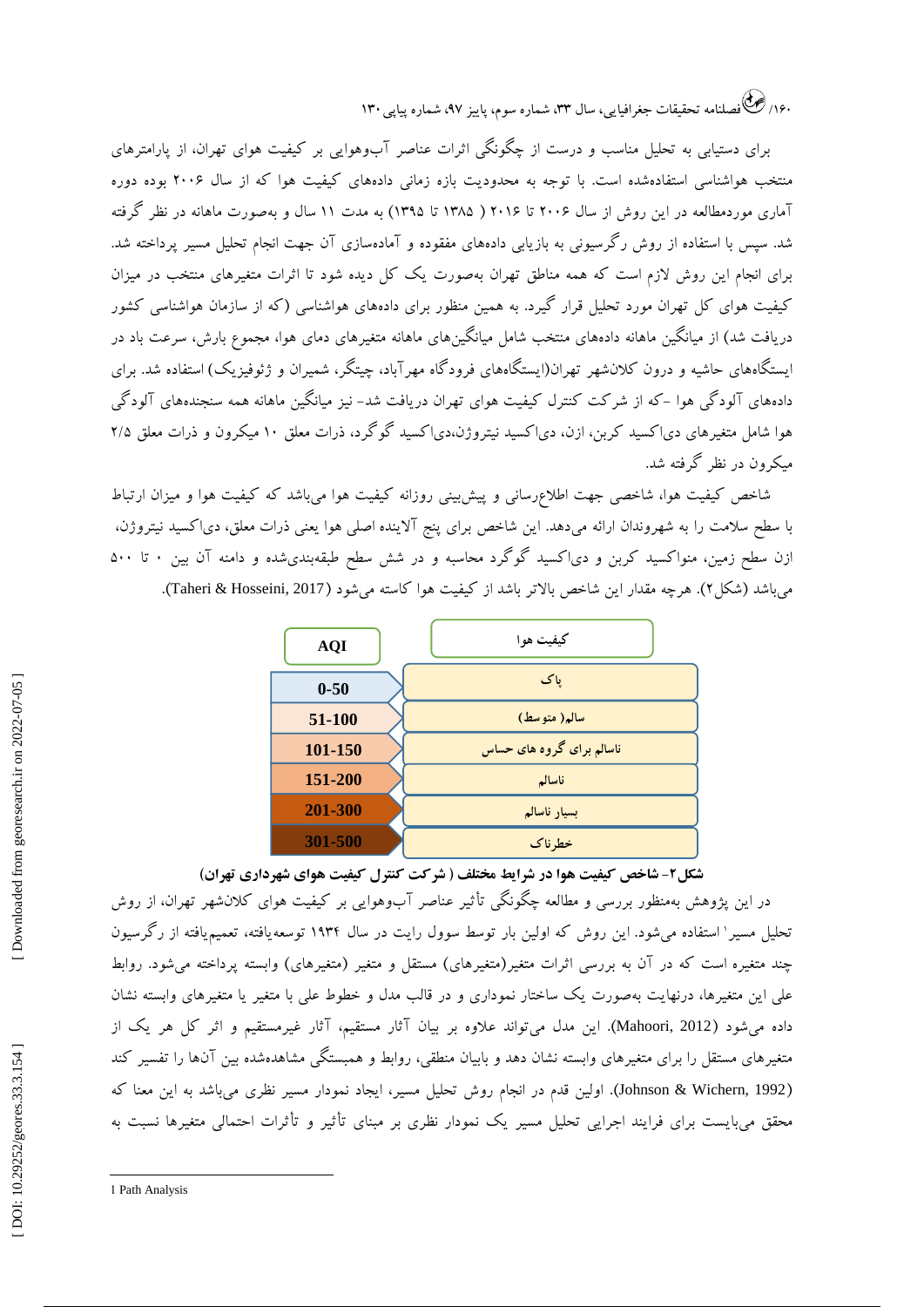تاثیرات عناصر آبوهوایی در کیفیت هوای کلان شهر تهران/۱۶۱

همدیگر بهعنوان فرض اولیه ایجاد کند و سپس بعد از تحلیل مسیر، متغیرهای خنثی را حذف و متغیرهای تأثیرگذار را در<br>نمودار نهایی مسیر بررسی کند (Fayyaz, 2006).

اصول کار در تحلیل مسیر بر یک نمودار نظری مسیر متکی است که در آن پیوندهای علّی احتمالی بین متغیرها از طریق رسم پیکانهای جهتدار از سوی متغیرهای علت بهسوی متغیرهای معلول آشکار میشود (شکل ۳).

در این نمودار میتوان همبستگی بین متغیرها و رابطه بین متغیرهای علت با معلول را با استفاده از معادالت مدل رگرسیونی با ضرایب مسیر و مقدار خطای مشخص نشان داد. با توجه به شکل ۱ در یک نمودار مسیر، متغیر درونی(Y(XA، متغیر علت دارد، یعنی از x متغیر موجود در مدل بهسوی Y پیکانهایی رسم میشود. رابطه رگرسیون چندگانه عبارتاند از:



$$
Y = b_0 + b_1 x_1 + b_2 x_2 + \cdots + b_r x_r + e
$$

رابطه (۱)

 $(7)$  ابطه

**متغیر نمونه نمودار مسیر با 4 - شکل3**

که Y متغیر معلول،  $b_i$  ها ضرایب رگرسیونی متغیرهای X و b ضریب ثابت میباشند و e نیز مقدار خطا میباشد. ضرایب رگرسیونی استانداردشده در تحلیل مسیر برای مقادیر استانداردشده متغیرهای X و Y نیز از رابطه زیر به دست میآید.

$$
Pxy_i = b_i \frac{s_{xi}}{s_y} \tag{}
$$

که در این رابطه  $S_{xi}$  انحراف استاندارد متغیر  $X_i$  و  $\mathcal{S}_\mathbf{y}$  انحراف معیار استاندارد متغیر Y است. بنابراین معادله رگرسیونی بر اساس ضرایب مسیر عبارتند از:

$$
Z = Pxy_1Z_1 + Pxy_2Z_2 + \cdots Pxy_iZ_x + e_i
$$
 (7)

که در اینجا Z یک متغیر بیرونی، Z2، Z1 و Zz متغیرهای درونی و $e_{\rm i}$  مقدار خطای علل بیرونی مدل میباشد. برای محاسبه ضرایب مسیر از همبستگیهای مشاهدهشده استفاده میشود. میزان ارتباط و همبستگی بین متغیرها نیز با بوده و هرچه که این - 1 < r < همبستگی بهقدر مطلق 1 نزدیکتر باشد میزان همبستگی قویتر میباشد )2006 ,Fayyaz). استفاده از ضرایب همبستگی برآورد و از رابطه زیر به دست میآید: این ارتباط بین <sup>1</sup>

$$
r_{zz} = \frac{1}{N} \sum Z_x \tag{f}
$$

مجموع اثرات مستقیم و غیرمستقیم را اثر کل مینامند. در پژوهشها نیز معموالً به تفسیر اثرات مستقیم و غیرمستقیم و اثر کل توجه میشود.در تحلیل مسیر در خصوص آزمون مفروضات مدل، از سطح معنیداری، ضریب کنترل یا آماره 2 و R کمیت خطا e استفاده میشود. متغیرهایی را که مقدار بتای آنها در سطح خطای کوچکتر از ۰/۰۵ معنیدار نشود نیز از<br>مدل حذف میشوند.

در این مقاله بهمنظور بررسی اثرات متغیرهای آبوهوایی منتخب و پارامترهای آلودگی هوا در میزان کیفیت هوا، بعد از ترسیم نمودار نظری تحلیل مسیر که اصل اولیه در استفاده از روش تحلیل مسیر میباشد، به آمادهسازی دادهها جهت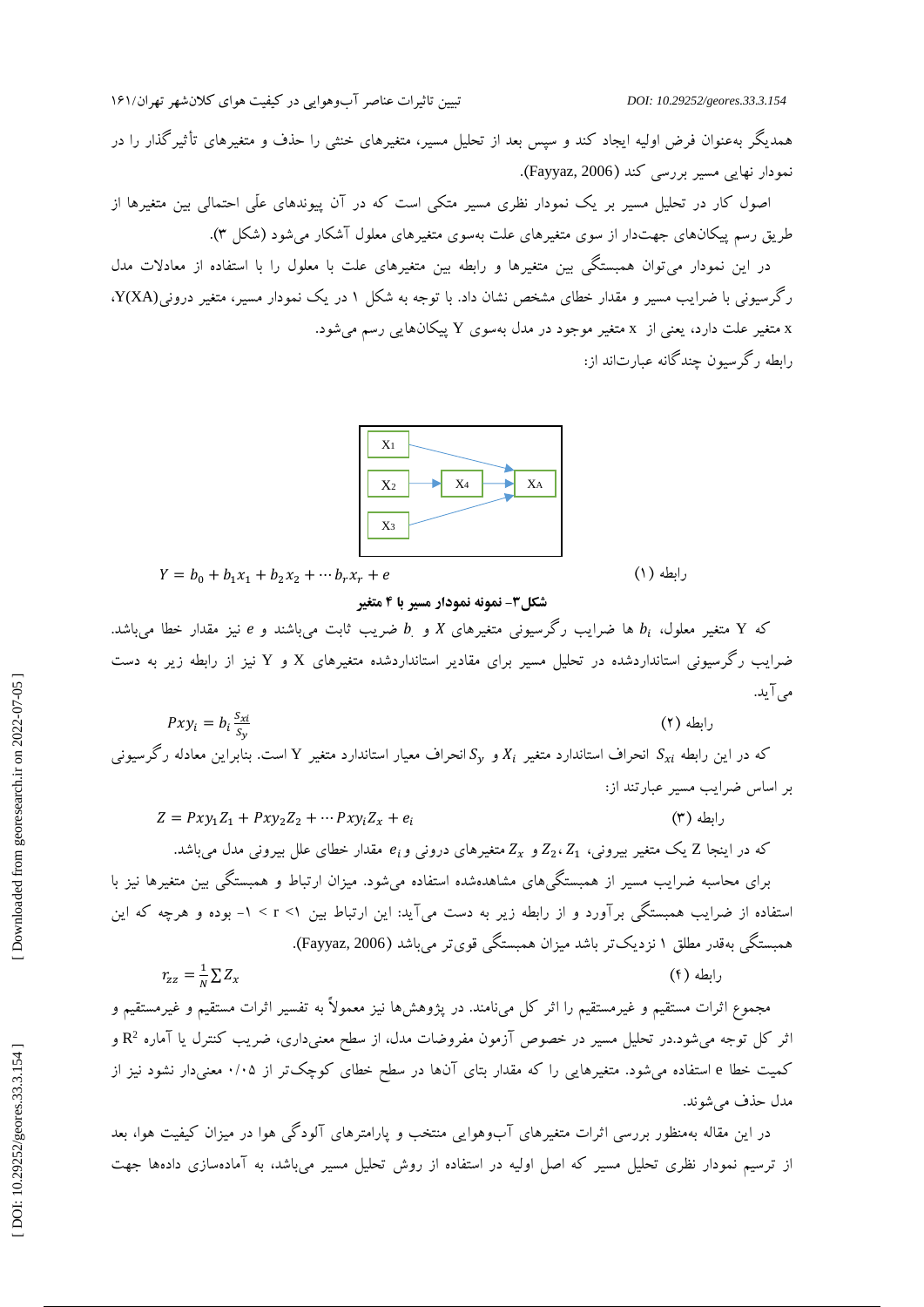۱۶۲/ کِ فَصَلْنَامَهُ تَحقيقات جغرافيايي، سال ۳۳، شماره سوم، پاييز ۹۷، شماره پياپي ۱۳۰

استفاده از روش تحلیل مسیر پرداخته میشود؛ سپس با توجه به میزان همبستگی دادهها، ضرایب کنترل، سطح معنیداری و بررسی سطح روابط دادهها، ابتدا ضرایب رکرسیون تأثیرات مستقیم متغیرهای مستقل ( دادههای منتخب هواشناسی و شاخصهای آلودگی هوا) نسبت به متغیر وابسته یعنی شاخص کیفیت هوا استخراج و تحلیل می شود. در گام بعد، متغیرهای آلودگی هوا بهعنوان متغیر وابسته در نظر گرفته میشود تا تأثیرات غیرمستقیم دادههای هواشناسی در کیفیت هوا محاسبه و تحلیل شود. سپس با توجه به ارزیابی و آزمون مفروضات و میزان تأثیرات مستقیم و غیرمستقیم به برآورد اثر کل همه متغیرهای مستقل بر متغیر وابسته پرداخته و جدول اثرات کل تشکیل میگردد. درنهایت با توجه به جدول اثرات کل به ترسیم مدل تحلیل مسیر متغیرها بر مبنای نمودار نظری مدل پرداخته و نتایج مورد تحلیل و تفسیر قرار میگیرد. روش کار در بررسی روابط عناصر آبوهوایی و آلودگی هوا در کالنشهر تهران به شرح زیر توضیح دادهشده است.



**روش کار در بررسی روابط تغییر آبوهوایی و آلودگی هوا - شکل4**

### **شرح و تفسیر نتایج**

بر مبنای روش کار مطرحشده، برای انجام تحلیل مسیر و بررسی روابط علی متغیرهای تأثیرگذار در کیفیت هوای تهران به طراحی مدل مفهومی و فرایند نظری تأثیرات مستقیم و غیرمستقیم متغیرهای مستقل بر کیفیت هوای تهران پرداخته شد (شکل۵). بر اساس این مدل مفهومی با انجام مرحلهای ر کرسیون خطی به تحلیل مسیر و روابط علی بین متغیرها پرداخته شد. در انجام مراحل تحلیل مسیر و برای ردیابی تغییرات غیرمستقیم متغیرها در متغیر وابسته اصلی (متغیر کیفیت هوا)، متغیرهای مستقل بهعنوان متغیر وابسته در نظر گرفته شدند؛ مثالً ًمتغیردیاکسید کربن که متغیر مستقل مؤثر بر کیفیت هوای تهران بوده در ارزیابی تأثیر غیرمستقیم این عامل بهعنوان متغیر وابسته در نظر گرفته شد.



**مدل مفهومی تحلیل مسیر اثرات پارامترهای هواشناسی و آلودگی هوابر کیفیت هوا - شکل 5**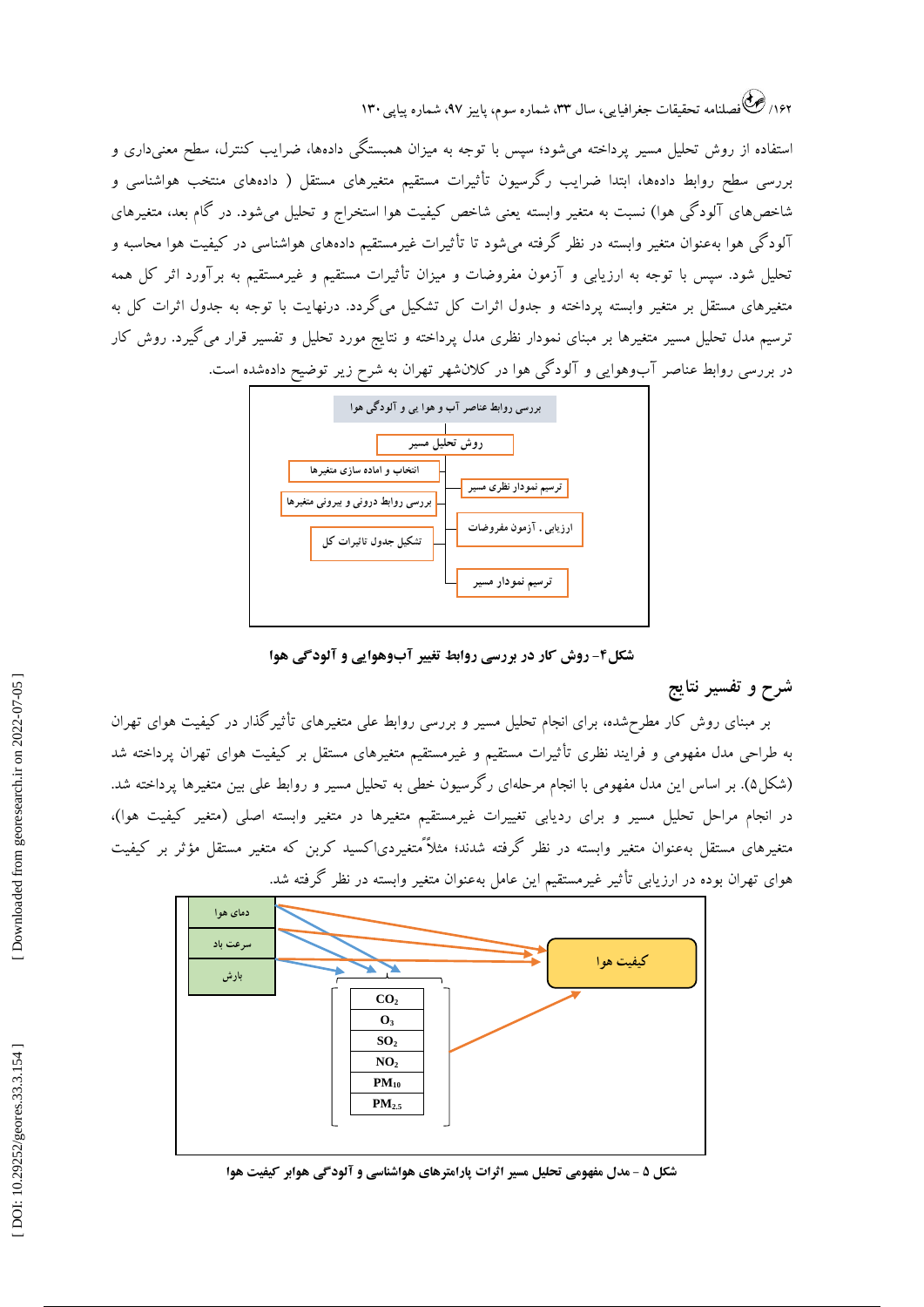با توجه به مدل مفهومی طرحشده (شکل۵)، در کام نخست، متغیر کیفیت هوا بهعنوان متغیر وابسته نهایی و متغیرهای میانکین دما، میانکین مجموع بارش، سرعت باد، دی|کسید کربن، ازن، دی|کسید نیتروژن، دی|کسید کو کرد، ذرات معلق ۱۰ میکرون و ذرات معلق ۲/۵ میکرون بهعنوان متغیرهای مستقل در نظر کرفته شدند. همانطور که در جدول ۱ و شکل ۶ مشاهده میشود، متغیرهای مستقل روابط و همبستگی بالا و مناسب با متغیر وابسته (شاخص کیفیت هوا) داشته و همه ، ) 0 /851 متغیرها در کیفیت هوا تأثیر مستقیم داشتند. در بین این متغیرهای مؤثر نیز پارامترهای میانگین سرعت باد با بتای ) میانگین دما با بتای (۷۶۱/۰) و میانگین مجموع بارش با بتای (۱۵۵۱) بیشترین اثر مثبت را داشته است. در بین متغیرهای الاینده، دیا کسید کربن با ضریب بتای ۰/۳۹۱- بالاترین ارتباط را با کیفیت هوای تهران دارد. در بین متغیرهای مستقل نیز بررسی نتایج بتای همه متغیرهای این جدول نشان میدهد که تقریباً همه متغیرها در کیفیت هوای تهران تأثیر داشته و این اثر در ارتباط با شرایط آبوهوای مثبت و در ارتباط با عوامل آالینده هوای تهران نسبت عکس داشته است. بررسی ضریب کنترل متغیرها نیز نشان میدهد پارامترهای دما و باد با ضرایب کنترل (۷۲/۴ و ۶۹/۷ درصد) بیشترین واریانس<br>نغییرات شاخص کیفیت هوا را کنترل میکنند.

| سطح                       | ضريب                      | ضرايب رگرسيوني                       | ضرايب رگرسيوني              |                                                  | ضريب                        | متغيرهاى مستقل       |  |
|---------------------------|---------------------------|--------------------------------------|-----------------------------|--------------------------------------------------|-----------------------------|----------------------|--|
| معنىدارى                  | $R^2$ كنترل $\mathcal{L}$ | استانداردشده                         |                             | استاندارد نشده                                   |                             |                      |  |
|                           |                           | Beta                                 | Std. Error                  | B                                                | همبستگي                     |                      |  |
| $\cdot/\cdot f$           | VY/F                      | $\cdot$ /VSI                         | $\cdot/\cdot$ ۳۲            | . / . 96                                         | $\cdot$ / $\wedge$ $\wedge$ | میانگین دما          |  |
| $\cdot/\cdot\tau$         | 55/7                      | .7001                                | $\cdot/\cdot$ fV            | $-\cdot/\cdot\cdot$ ۶                            | $\cdot$ /VA9                | ميانگين مجموع بارش   |  |
| $\cdot/\cdot\cdot \Delta$ | S <sub>1</sub> /V         | .7001                                | $\cdot/\cdot$ YV            | $-\cdot/\cdot\tau$                               | $\cdot/\Lambda$ ۳۵          | میانگین سرعت باد     |  |
| $\cdot/\cdot\cdot \Delta$ | $\Delta V/A$              | $-1/\tau$ ۹۱                         | $\cdot/\cdot \wedge \wedge$ | $\cdot/\gamma$ ۳۳                                | $-1/\sqrt{5}$               | دياكسيد كربن         |  |
| $\langle \cdot \rangle$   | 55/5                      | $-118$                               | $\cdot/\cdot$ \ ۲           | $-1$ $\uparrow$ $\uparrow$ $\uparrow$ $\uparrow$ | $-\cdot/\Lambda$ 10         | ازن                  |  |
| $\cdot/\cdot$ \ f         | f9/f                      | $-1775$                              | $\cdot/\cdot \wedge$ ٩      | $\cdot$ /۲۲۱                                     | $-\cdot/\vee\cdot\tau$      | دياكسيد نيتروژن      |  |
| $\cdot/\cdot\cdot \Delta$ | $fV/\tau$                 | $-1779$                              | $\cdot$ /175                | $- \cdot 751$                                    | $-15M$                      | دی کسید گوگرد        |  |
| $\bullet$                 | $\Delta f / 9$            | $ \cdot$ $/$ $\cdot$ $\cdot$ $\cdot$ | $\cdot/117$                 | .719                                             | $-1/\sqrt{5}$               | ذرات معلق ١٠ ميكرون  |  |
| $\cdot/\cdot\tau$         | fY/9                      | $-115$                               | $\cdot/\cdot\vee\gamma$     | $\cdot/\cdot$ SV                                 | $-1500$                     | ذرات معلق ۲/۵ میکرون |  |
|                           |                           |                                      |                             |                                                  | کیفیت هوا                   | متغير وابسته         |  |

| ۔ جدول ۱ - نتایج حاصل از تحلیل مسیر عوامل اثر گذار بر روی کیفیت هوای تهران |  |
|----------------------------------------------------------------------------|--|
|----------------------------------------------------------------------------|--|



**ضرایب بتای تحلیل مسیر عوامل اثرگذار بر روی شاخصهای آلودگی هوای تهران - شکل 6**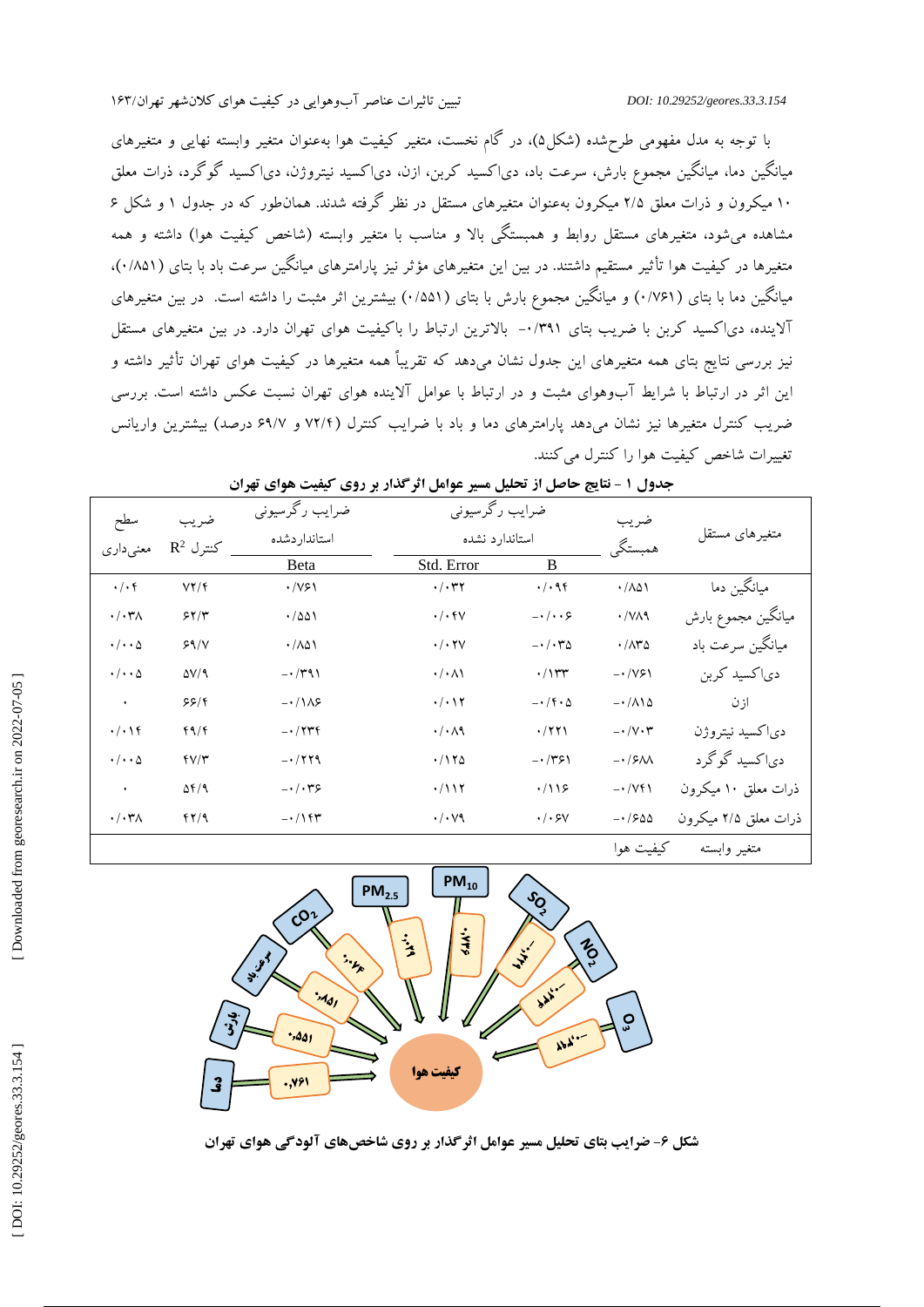۱۶۴/ کشی فصلنامه تحقیقات جغرافیایی، سال ۳۳، شماره سوم، پاییز ۹۷، شماره پیاپی ۱۳۰

در تحلیل مسیر غیرمستقیم اثرات متغیرها بر کیفیت هوا نیز متغیرهای آلودگی هوا که در مرحله قبلی بهعنوان عامل مستقل در میزان کیفیت هوای تهران بودند، در این مرحله بهعنوان متغیر وابسته در نظر گرفته شد و روابط مستقیم دادههای هواشناسی با آنها یا اثرات غیرمستقیم این دادهها در کیفیت هوای تهران موردبررسی قرار کرفت.

بررسی روابط متغیرهای مستقل هواشناسی و میزان دی| کسید که در جدول ۲ آمده است، نشان میدهد که پارامترهای منتخب هواشناسی دارای همبستگی مناسب و معکوس و ارتباط معنیدار و تاثیر کدار با میزان دیا کسید کربن داشته که روابط متغیرهای دما با ضریب بتای (۱۰/۰۱۶)، بارش با ضریب بتای (۰/۱۱-) و سرعت باد با ضریب بتا (۰/۱۳-) با این 2شاخص آلود کی هوا رابطه معکوس داشته است. به این معنا که با افزایش دما، سرعت باد و مقدار بارش از میزان غلظت<br>دی|کسیدکربن کاسته شده است. ضرایب $R^2$  متغیرها نیز نشان میدهد که پارامترهای هواشناسی در تغییرات و واریانس متغیر دی| کسید کربن نقش مؤثری داشته است.

با توجه به مدل مفهومی و جدول ۲، متغیر دی|کسید کو کرد بهعنوان متغیر وابسته و متغیرهای منتخب هواشناسی بهعنوان متغیرهای مستقل در نظر گرفته شدند. با توجه به میزان همبستگی پارامترها و تحلیل روابط بین این دادهها نشان داد که در میزان دی|کسید کو کرد، متغیرهای هواشناسی دما با ضریب بتا (۰/۰۸۷-) و سرعت باد با ضریب بتای (۰/۰۷۲-) ارتباط معنیدار و منفی با مقدار سولفات سدیم هوا داشته است و متغیر بارش نیز همبستکی مناسب و ارتباط معنیداری با این شاخص نداشته است.

در بررسی عوامل تأثیرگذار در متغیر دیاکسید نیتروژن مشاهده شد که متغیرهای مستقل دما و سرعت باد با ضرایب بتای (۰/۰۱۵– و ۰/۰۱۳) ضمن داشتن همبستگی و ضریب کنترل مناسب، دارای ارتباط معنیدار و معکوس با متغیر اکسید نیتروژن بودند و متغیر بارش نیز ارتباط معنیداری با این شاخص نداشته است. تحلیل میزان همبستگی متغیرهای مستقل هواشناسی و روابط بین این پارامترها و سطح معنیداری آنها با متغیر وابسته (ازن) نیز نشان داد که در میزان این متغیر، پارامترهای دما (با ضریب بتا ۰/۰۱۲–)، سرعت باد (با ضریب بتا ۰/۰۲۲-) ارتباط معنیدار و مثبتی با مقدار الاینده ازن داشته ولی متغیر بارش با این الاینده ارتباط قابل تاملی نداشته است. ضرایب کنترل پارامترهای هواشناسی نسبت به متغیر زن نیز نشان داده است بهغیراز دادههای بارش، دادههای دما و سرعت باد با ضریب R<sup>2</sup> (۴۵/۸ و ۵۰/۶ درصد) تغییرات ای متغیر وابسته را تعیین کردند. مهمی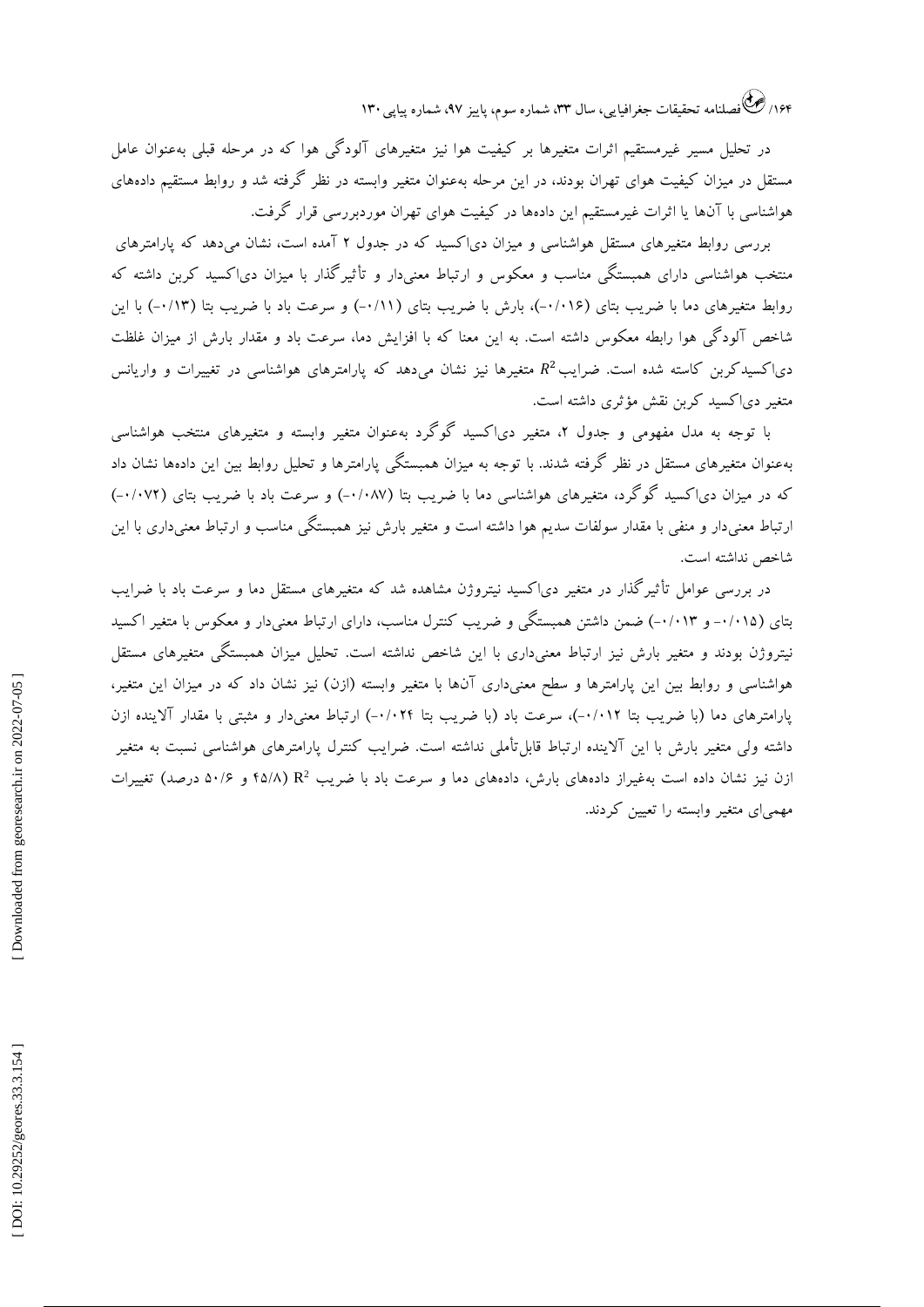| سطح                        |                                   | ضرايب رگرسيوني                           | ضرايب رگرسيوني               |                                    | ضريب<br>همبستگي               |                  |                  |
|----------------------------|-----------------------------------|------------------------------------------|------------------------------|------------------------------------|-------------------------------|------------------|------------------|
| معنىدارى                   | ضريب<br>$R^2$ كنترل $\mathcal{F}$ | استاندارد شده                            |                              | استاندارد نشده                     |                               | متغير وابسته     | متغير مستقل      |
|                            |                                   | Beta                                     | Std. Error                   | B                                  |                               |                  |                  |
| $\cdot/\cdot$ fV           | $f\Delta/\mathcal{F}$             | $-\cdot/15$                              | $\cdot$ / $\cdot$ $\tau\tau$ | $\cdot$ /fa                        | $-1/5V\Delta$                 | دی کسید          | میانگین دما      |
| $\cdot/\cdot$ ۳۹           | $\mathbf{r}^q/\mathbf{r}$         | $- \cdot / \gamma$                       | . /                          | $- \cdot / \sqrt{}$                | $-1$ /۶۲۷                     |                  | میانگین سرعت باد |
| $\cdot$ / $\cdot$ $\tau$   | $\mathsf{r}\mathsf{r}'/\wedge$    | $-\cdot/11$                              | $\cdot/\cdot$ ۶۶             | $-110f$                            | $-1/\Delta\Lambda$            | كربن             | مجموع بارش       |
| $\cdot/\cdot f$            | $f\$ /                            | $- \cdot / \cdot \wedge V$               | $\cdot$ / $\cdot$ VV         | $-1199$                            | $-1551$                       |                  | میانگین دما      |
| $\cdot$ / $\cdot$ ۲۷       | $\mathbf{r} \mathbf{y}$           | $ \cdot$ $/$ $\cdot$ $\vee$ $\vee$       | $\cdot/\cdot \wedge \wedge$  | $- \cdot / \mathcal{M}$            | $-105\lambda$                 | دىاكسيد<br>گوگرد | میانگین سرعت باد |
| .15A                       | $f/\lambda$                       | $-1$ / $\gamma$ f $\gamma$               | $\cdot$ /۲۴۲                 | $-1.49$                            | $- \cdot / \gamma \cdot \tau$ |                  | مجموع بارش       |
| $\cdot/\cdot\cdot$ $\cdot$ | 55/7                              | $-\cdot/\cdot\cdot\Delta$                | $\cdot/\cdot$ ۳۱             | $-1/5Vf$                           | $-1/5\lambda$                 | دىاكسيد          | میانگین دما      |
| . / . 55                   | TV/1                              | $- \cdot / \cdot \wedge \tau$            | $\cdot$ / $\cdot$ AA         | $- \cdot / \cdot \Delta V$         | $-15.9$                       |                  | میانگین سرعت باد |
| .784                       | ۴                                 | $\cdot/\cdot\vee$ ۶                      | $\cdot/\cdot \wedge \wedge$  | $\cdot/\cdot \Delta$               | $-1199$                       | نيتروژن          | مجموع بارش       |
| $\cdot/\cdot\cdot$ $\cdot$ | $f\Delta/\Lambda$                 | $- \cdot / \cdot \cdot \tau$             | $\cdot/\cdot$ fo             | $1/7V\Delta$                       | $-1$ /۶۷۷                     |                  | میانگین دما      |
| $\cdot/\cdot$ ۲۷           | $\Delta \cdot / 5$                | $ \cdot$ / $\cdot$ $\uparrow$ $\uparrow$ | $\cdot/\cdot \Delta Y$       | $\cdot/\cdot\wedge f$              | $-1/\gamma\$                  | ازن              | میانگین سرعت باد |
| $\cdot$ /984               | $1/\Delta$                        | $- \cdot / \cdot \cdot \mathsf{t}$       | $\cdot$ /٣٥٣                 | $- \cdot / \cdot \cdot \mathsf{Y}$ | $-1111$                       |                  | مجموع بارش       |
| . /                        | f9/5                              | $-\cdot/\cdot \wedge$                    | $\cdot/\cdot$ fr             | $-\cdot/ \cdot 90$                 | $-1/V \cdot f$                | ذرات معلق        | میانگین دما      |
| $\cdot/\cdot$ $\gamma$ ۶   | 5.16                              | $-\cdot/\cdot \Delta$                    | $\cdot$ / $\cdot$ $\Delta$   | $-1140$                            | $ \cdot$ / $VVV$              | ۱۰ میکرون        | میانگین سرعت باد |
| . /                        | $T\Delta$                         | $-\cdot/\cdot$ ٩                         | $\cdot/\cdot \Delta Y$       | $-1/\iota f$                       | $-1099$                       |                  | مجموع بارش       |
| $\cdot/\cdot$              | $fV/\tau$                         | $- \cdot / \cdot 50$                     | $\cdot/\cdot$ fr             | .719                               | $\cdot$ /۶۸Λ                  | ذرات معلق        | میانگین دما      |
| $\cdot/\cdot\tau$          | $f \cdot /V$                      | $- \cdot / \cdot \tau$ ۹                 | $\cdot$ / $\cdot$ $\Delta$   | $\cdot/\wedge\cdot\wedge$          | $- \cdot$ /۶۳۸                | ۲/۵ میکرون       | میانگین سرعت باد |
| $\cdot/\cdot$ fq           | Y9/5                              | $-\cdot/\cdot$ Y                         | $\cdot/\cdot \Delta Y$       | $- \cdot / \cdot \nabla f$         | $-1/\Delta f f$               |                  | مجموع بارش       |

**نتایج حاصل از تحلیل مسیر عوامل اثرگذار بر روی شاخصهای آلودگی هوای تهران - جدول 2**



**منتخب عوامل هواشناسی مسیر حاصل از تحلیل بتای ضرایب - شکل 7 تهران هوای آلودگی شاخصهای بر روی**

بررسی روابط متغیرهای مستقل در میزان ذرات معلق 10 میکرون در جدول و شکل فوق آمده است. با توجه به ضرایب کنترل متغیرهای مستقل که بیانگر تبیین مناسب واریانس متغیر وابسته میانی (ذرات معلق ۱۰ میکرون ) توسط متغیرهای هواشناسی میباشد، ضرایب همبستکی دادهها نشان داده است که همه متغیرهای منتخب هواشناسی در میزان این الاینده در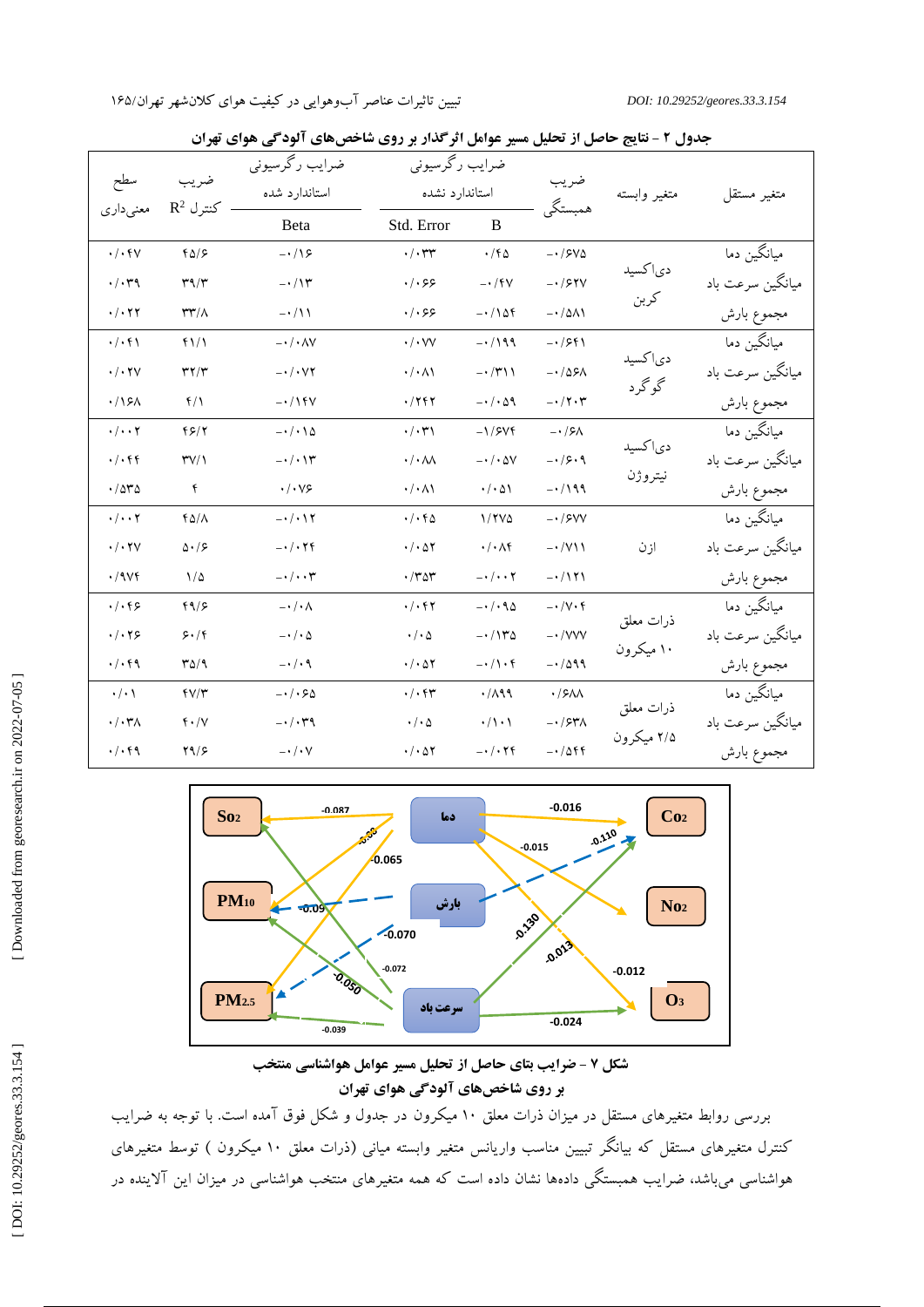۱۶۶/ کِ فَصَلْنَامَهُ تَحقيقات جغرافيايي، سال ۳۳، شماره سوم، پاييز ۹۷، شماره پياپي ۱۳۰

شهر تهران ارتباط معنیدار و معکوس داشته است که ضرایب بتای آن نیز به ترتیب برای متغیر دما (۰/۰۸-)، سرعت باد (۰/۰۵–)، و بارش (۰/۰۹–) بوده است. بررسی عوامل تأثیر کدار در متغیر ذرات معلق ۲/۵ میکرون هم بیان می کند که همه متغیرهای مستقل (پارامترهای دما، سرعت باد، و بارش)ارتباط معنیداری با متغیر ذرات معلق کمتر از ۲/۵ میکرون داشتند. ضرایب همبستگی و میزان نیز تأییدکننده این موضوع میباشند.بررسی کلی عملکرد متغیرها در کیفیت هوای کالنشهر تهران نشان از روابط مستقیم و درونی همه متغیرها با متغیر وابسته یعنی شاخص کیفیت هوا داشته و هرکدام از این پارامترها با شدت و ضعف مختلف در میزان این شاخص تأثیرگذار بودند. با توجه به جدول ارزیابی تأثیرات کل متغیرها، نمودار تحلیل مسیر بر مبنای مدل مفهومی اولیه آن ترسیمشده که نگاه روشنتری از تأثیر و تأثرات متغیرها در کیفیت هوای تهران به نمایش می کذارد. در جدول ۳ و شکل ۷ تحلیل مسیر اثرات مستقیم و غیرمستقیم دادههای مؤثر و معنادار هواشناسی و آالیندهها در کیفیت هوای تهران نمایش داده شد که نتایج تحلیل مسیر این متغیرها نشان میدهد هرچند شاخص کیفیت هوا برآیندی از متغیرهای آلودگی هوا میباشد ولی در بین پارامترهای مختلف تأثیرگذار در کیفیت هوا، متغیرهای آلودگی هوا تنها تأثیر مستقیم در کیفیت هوا داشته ولی پارامترهای هواشناسی بهویژه متغیرهای دما و سرعت باد عالوه بر تأثیر مستقیم بر کیفیت هوای تهران با تأثیرگذاری غیرمستقیم بر همه پارامترهای آلودگی هوا، نقش گسترده و پررنگی بر کیفیت هوای کالنشهر تهران داشتهاند.

ارزیابی ضرایب همبستگی و میزان  ${\sf R}^2$  متغیرهای مختلف هواشناسی و آلایندهها نیز نشان داده است که همه پارامترها هرکدام ارتباط قابل قبولی را در متغیر وابسته داشتند و بررسی این ضرایب در تأثیرات غیرمستقیم دادههای هواشناسی منتخب در متغیرهای آلودگی نیز بیانگر روابط منطقی و درعینحال منفی با همه آالینده بهعنوان متغیرهای وابسته میانی بوده است. با توجه به میزان همبستگی و ضرایب بتای پارامترهای آالینده هوا، این متغیرها تنها بهطور مستقیم و با سطح معنیداری قوی بر کیفیت هوای کالنشهر تهران تأثیر داشتهاند که این تأثیر از نوع رابطه معکوس بوده است که نشاندهنده عملکرد الا کنکی متغیرهای آلود کی و کیفیت هوای تهران میباشد.

| تأثير                    |                                                |                            |          | اثرات غيرمستقيم                  |                            |                                |                         |                  |         |
|--------------------------|------------------------------------------------|----------------------------|----------|----------------------------------|----------------------------|--------------------------------|-------------------------|------------------|---------|
| کا                       | ذرات معلق    ذرات معلق<br>۱۰میکرون   ۲٫۵میکرون |                            | ازن      | دىاكسيد                          | دىاكسيد                    | دىاكسيد                        | اثرات                   | متغير مستقل      | ج.<br>ج |
|                          |                                                |                            |          | نيتروژن                          | گوگرد                      | كربن                           | مستقيم                  |                  |         |
| $\cdot$ , $\mathsf{rvv}$ | $- \cdot$ , $\cdot \infty$                     | $-\cdot$ , $\cdot \wedge$  | ۱۲۱,۰    | $-\cdot$ , $\cdot \wedge \Delta$ | $-\cdot$ , $\wedge$ $\vee$ | $-\cdot$ , $\cdot \cdot \cdot$ | .991                    | میانگین دما      |         |
| , 501                    | $- \cdot \cdot \cdot \vee$                     | $-\cdot$ , $\cdot$ 9.      | $\cdots$ | $\cdots$                         | $\cdots$                   | $-1$ , $\wedge$                | ۱۵۵۱, ۰                 | مجموع بارش       |         |
| .011                     | $-0.79$                                        | $-\cdot$ , $\cdot$ $\circ$ |          |                                  |                            | $-1.15$                        | .401                    | میانگین سرعت باد |         |
| ۰٫۳۹۱                    | $\cdots$                                       | $\cdots$                   | $\cdots$ | $\cdots$                         | $\cdots$                   | $\cdots$                       | $-1.791$                | دياكسيد كربن     |         |
| .145                     | $\cdots$                                       | $\cdots$                   | $\cdots$ | $\cdots$                         | $\cdots$                   | $\cdots$                       | $- \cdot$ ,\ $\wedge$ ۶ | ازن              | ۵       |
| .775                     | $\cdots$                                       | $\cdots$                   | $\cdots$ | $\cdots$                         | $\cdots$                   | $\cdots$                       | $- \cdot 775$           | دىاكسيد نيتروژن  | ۶       |

جدول ۳ - مجموع تأتیرات مستقیم، غیرمستقیم و اترات کل متغیرها بر کیفیت هوای تهران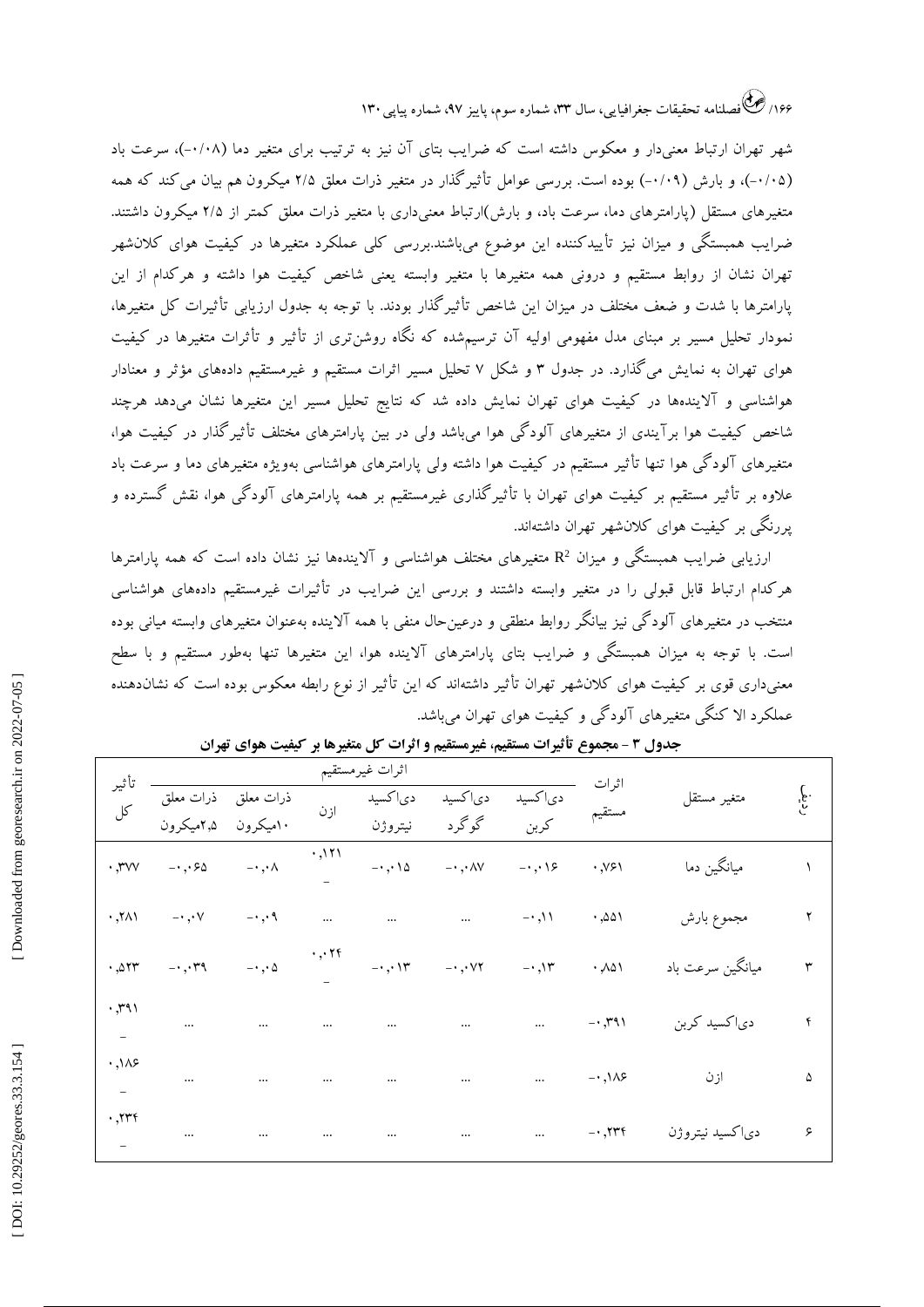| $\cdot$ ,۲۲۹<br>$\mathcal{L}_{\text{max}}$            |  |  |  | ۷ دی کسیدگوگرد ۲۲۹,۰- … … … … … … … … …                                                                  |  |
|-------------------------------------------------------|--|--|--|----------------------------------------------------------------------------------------------------------|--|
| $\cdot$ , $\cdot$ ۳۶<br>$\frac{1}{2}$ , $\frac{1}{2}$ |  |  |  |                                                                                                          |  |
|                                                       |  |  |  |                                                                                                          |  |
|                                                       |  |  |  | مدل آماری نهایی حاصل از تحلیل مسیر پارامترهای مؤثر در کیفیت هوای تهران که بر مبنای مدل مفهومی تحلیل مسیر |  |

نحقیق بوده را می توان در نمودار تحلیل مسیر (شکل ۸) بیان نمود. با توجه به هدف این پژوهش در خصوص کیفیت ناثیر کذاری متغیرهای منتخب جوی بر کیفیت هوا، همانطور که در این مدل ملاحظه میشود پارامترهای هواشناسی با تأثیر مستقیم و متغیرهای آلود کی هوای تهران پس از تأثیرپدیری اولیه از عناصر آبوهوا شناسی در کیفیت هوای تهران تأثیر گیرند**.** قرار می مسیر گذاشته و در مدل نهایی تحلیل



**مدل تحلیل مسیر تأثیرات متغیرها در کیفیت هوای تهران - شکل8**

**نتیجهگیری**

تحلیل مسیر اثرات مستقیم و غیرمستقیم متغیرهای مستقل با متغیر وابسته یعنی کیفیت هوای تهران (اثرات کل متغیرها) نشان از تأثیر همه متغیرها با شدت و ضعف مختلف در کیفیت هوای تهران داشته که نقش بارز عناصر آبوهوایی در کیفیت هوای تهران را باید در کانون توجه قرارداد، زیرا در بین همه پارامترها، متغیرهای باد و دما با اثرات قویتر در قیاس به سایر پارامترها خودنمایی کردهاند. تأثیرات غیرمستقیم دادههای هواشناسی بر پارامترهای آالینده هوا بیان از رابطه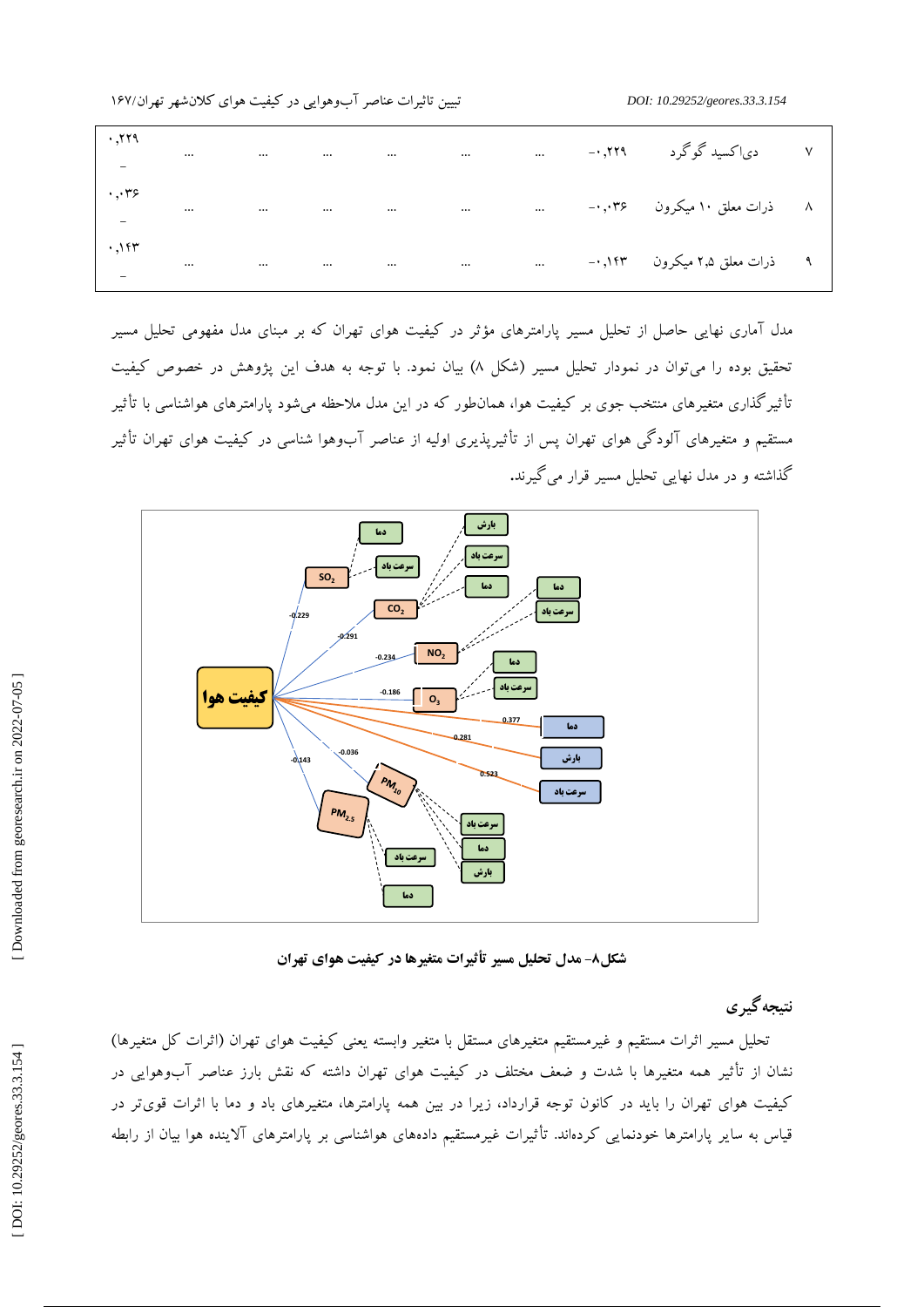۱۶۸/ کِ فَصَلْنَامَهُ تَحقيقات جغرافيايي، سال ۳۳، شماره سوم، پاييز ۹۷، شماره پياپي ۱۳۰

معکوس این متغیرها با متغیرهای هواشناسی بهویژه دما و سرعت باد می کند بهطوری که عملکرد ضعیف عناصر ًابوهوایی سبب افزایش میزان آالیندهها و کاهش کیفیت هوای تهران میشود.

باید گفت هرچند عوامل بسیار مختلف و متنوع هواشناسی، انسانساخت، توپوگرافی، منابع طبیعی در میزان کیفیت هوای یک منطقه تأثیرگذار هستند ولی نتایج بررسی و تحلیل روابط متغیرهای منتخب این روش در میزان کیفیت هوای کالنشهر تهران نشان میدهد، هریک از پارامترهای مستقل هواشناسی و آلودگی هوا، با شدت و ضعف مختلف سهمی در میزان شاخص کیفیت هوای تهران داشته و با تأثیر و تأثرات مختلف در میزان این شاخص مهم عملکرد مشخصی دارند. دراینبین با توجه به عملکرد وسیع و مهم دادههای هواشناسی در این مقوله باید عامل هواشناسی را بهعنوان پارامتر تعیینکننده و اساسی که قدرت کنترل زیادی بر بسیاری از شاخصهای دیگر مؤثر در میزان کیفیت هوا تهران دارد، دانست؛ زیرا هم در ارتباط مستقیم و هم در اثرات غیرمستقیم بر کیفیت هوای تهران نقش پررنگ و بارزی ایفا کرده است.

با توجه به این که به کار کیری روش تحلیل مسیر در مطالعات آبوهوا شناسی سابقهای نداشته و این نوع روش بیشتر بهصورت مدلهای آماری در حوزههای اجتماعی و برنامهریزی بهکاررفته شده و مورد تحلیل قرار میگرفت، لذا پیدا کردن دادههای مناسب برای این روش و اجرای آن در حوزه مطالعات اقلیمی و شناساندن آن به محققان این حوزه دارای محدودیتهایی بوده است. اگرچه روش به کار کرفته در مطالعات دیکر اقلیمی قابلتعمیم است، پیشنهاد میشود بامطالعه روشهای آماری در حوزهها و رشتههای مختلف و تطبیق آن در موضوعات مطالعاتی آب و هواشناسی میتوان روشهای جدید در تحقیقات اقلیمی را مورداستفاده قرارداد.

**پینوشت:** این مقاله مستخرج از رساله دکترای تخصصی با عنوان اثرات تغییر آبوهوا در آلودگی هوای کالنشهر باشد که در دانشکاه آزاد اسلامی- واحد علوم تحقیقات به راهنمایی د کتر بهلول علیجانی و د کتر رضا برنا در سال <sup>1396</sup>-<sup>1397</sup> انجامشده است. تهران می

لله رمضانی (نویسنده اول)، بهلول علیجانی (نویسنده دوم و مسئول)، پژوهشگر کمکی (۴۰٪)؛ پژوهشگر اصلی، نگارنده بحث (۴۵٪)؛ رضا برنا ( نویسنده سوم)، پژوهشگر کمکی (۱۵٪).

# **منابع و مآخذ**

- Abbasi Jebli, M. (2011). *Investigating the air pollution process in isfahan city and its correlation with climate factors.* (Master's Thesis), Faculty of Agriculture and Natural Resources, Isfahan University of Technology. (Persian)
- Abbasi, M., Sari Saraf, B., & Moghani Bileh Savar, V. (2013). *Climatic factors of winter season affected by air pollutants in Tabriz city*. Paper presented at the National Conference on Engineering and Agricultural Management, Environment and Sustainable Natural Resources, Hegmataneh Environmental Assessment Center, Hamedan. (Persian)
- Abedini, A. (1999). *The effect of sustainability on the concentration of air pollution in the city of tehran towns.* (Master's Degree), Tarbiat Modares University. (Persian)
- Akbari, E., Fakheri, M., Pourgholamhassan, E., & Akbari, Z. (2015). Monthly zonation of air pollution and its relationship with climatic factors case study: Mashhad. *Natural Environment, Natural Resources, 68*(4), 533 – 547. [DOI:10.22059/JNE.2015.56927] . (Persian )
- Bidokhti, A., & Sharaeipour, Z. (2010). Meteorological conditions of acute air pollution episodes for Tehran. *Journal of Environmental Studies, 35*(52), 1 -14. (Persian)
- Croxford, B., Penn, A., & Hillier, B. (1996). Spatial distribution of urban pollution: civilizing urban traffic. Science of The Total Environment, 189-190, 3-9. [DOI:10.1016/0048-9697(96)05184-4]
- Doherty, R., Wild, O., Shindell, D., Zeng, G., MacKenzie, I., Collins, W., . . . Schultz, M. (2013). Impacts of climate change on surface ozone and intercontinental ozone pollution: A multi ‐model study. *Journal of Geophysical Research: Atmospheres, 118*(9), 3744 -3763. [DOI:10.1002/jgrd.50266]